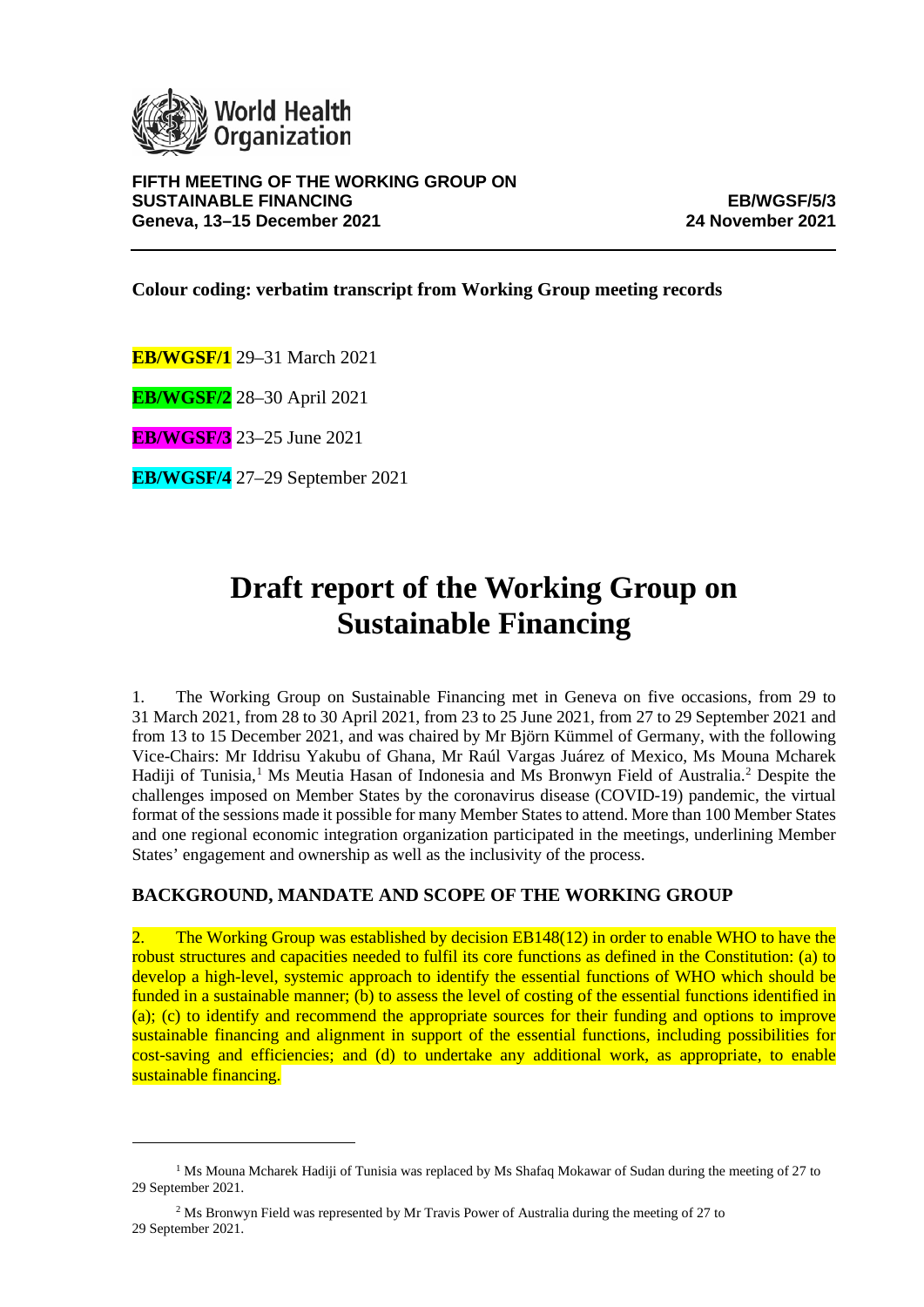3. Sustainable financing of the Organization has been an issue for a long time. Since the 1980s, the level of assessed contributions has remained largely static in a nominal sense but declined in a real sense, while the proportion of voluntary contributions has increased along with the budget increase. While voluntary contributions are highly appreciated and individual voluntary contributions are always aligned with programme budget priorities, the heavy reliance on earmarked voluntary contributions results in a misalignment between the priorities set and the financing of their delivery. As a result, even though the Organization has managed to raise funding to cover its overall budget, some areas, which are of high priority to Member States, remain chronically underfunded, including noncommunicable diseases, emergency preparedness, and data and science functions, including at regional and country levels. It was mentioned that "pockets of poverty" resulted directly from insufficient sustainable financing and the overdependence on voluntary contributions, which would be reduced if sustainable financing were increased. While various attempts to improve the sustainability and alignment of WHO's finances have brought improvements, the fundamental financing model remains unpredictable.

4. The task addressed by the Working Group was to make concrete recommendations to the Executive Board for sufficient and sustained financing of WHO, so that WHO remains fit for purpose, as required by its Member States, in both times of crisis and times without crisis.

# **DESCRIPTION OF THE MAIN ISSUES UNDER CONSIDERATION**

5. Many Member States stressed that the demands placed on the Organization by its Member States are not matched with their willingness to fund the Organization, leading to a severe discrepancy between Member States' expectations vis-à-vis WHO and its capacities, which is especially true in the current global health climate.

6. Many Member States emphasized the potential benefits of sustainable financing, such as retaining talented staff because of availability of predictable funds; ensuring a better balance among programmes and regional offices; avoiding competition for funds between the different departments and levels of the Organization; enabling technical staff to focus on their technical work; and reducing transaction costs for both Member States and the Secretariat. Sustainable, flexible and predictable funding underpins WHO's ability to strengthen its capabilities across all levels of the Organization at headquarters as well as the regional and country levels. Overall, the Working Group recognized that increasing sustainable financing would allow WHO to adjust its workplans to meet new priorities, have the predictability to plan for the longer term, and support the Organization's integrity, impartiality and independence.

## **SUMMARY OF THE WORKING GROUP'S DELIBERATIONS**

7. The Working Group was in agreement that the status quo situation in financing WHO is not acceptable and expressed support for improving the financing of the Organization. There was an understanding in the Working Group of the definition and the scale of the problem.

8. The Working Group received four presentations provided by: (1) the Independent Panel for Pandemic Preparedness and Response (IPPPR); (2) the Independent Oversight and Advisory Committee for the WHO Health Emergencies Programme (IOAC); and (3) the Global Preparedness Monitoring Board (GPMB); (4) the Chair of the Independent Expert Oversight and Advisory Committee (IEOAC). A written contribution by the Chair of IEOAC was also shared with the Working Group. The Working Group noted that these presentations stressed that sustainable funding for WHO was a critical issue for Member States to address, and included the suggestion that Member States consider an increase in the level of the assessed contributions. It was also observed that, notwithstanding the serious challenge of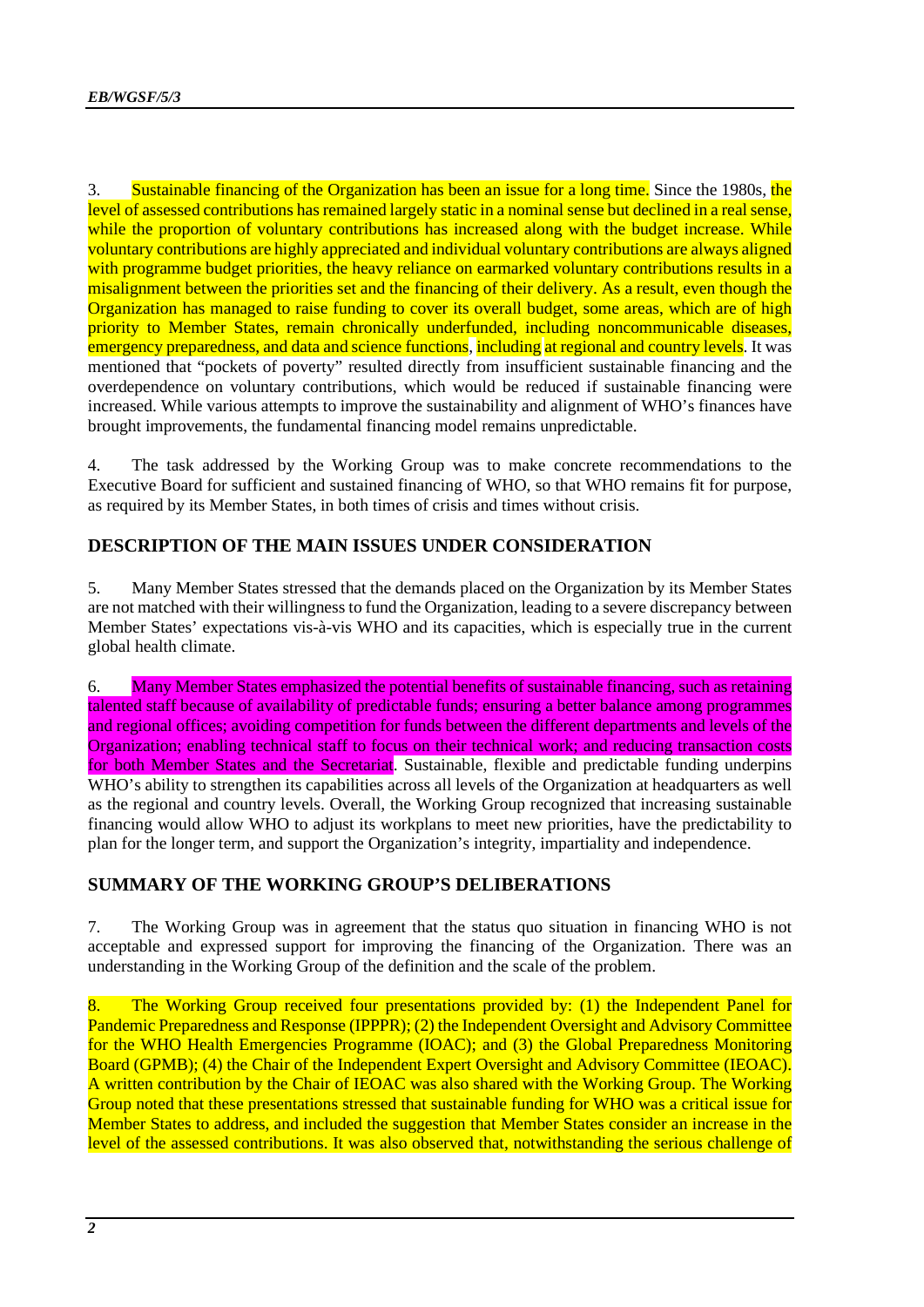economic recovery in the aftermath of the COVID-19 pandemic, it remained important to look beyond this to longer-term solutions with a focus on sustainable recovery and "future-proofing" WHO.

9. The Working Group considered five main approaches to determining which should be the most critical elements/essential functions to be sustainably financed in WHO. These were:

- Approach 1 considering the entire base segment as representing WHO's core work and funding it sustainably
- Approach 2a defining the six core functions of WHO as essential functions that require a sustainable source of financing
- Approach 2b defining essential functions based on their content or purpose
- Approach 3 defining essential functions based on principles established by the Working **Group**
- Approach 4 using a numerical approach to define a critical threshold for sustainable financing
- Approach 5 ensuring that every outcome in every major office is fully funded (i.e. greening the heat map).

10. The Working Group deliberated the above approaches to prioritize the budget. Additionally, the Secretariat organized the two "deep dive" working sessions on the approaches to prioritize the base budget, in line with the request from the report of the third meeting of the Working Group.

11. The Working Group agreed that the discussion on prioritization of the base budget is challenging because the development of each programme budget is conducted using a bottom-up approach, which starts from priority-setting at the country level, followed by the regional level and subsequently at the global level. In that regard, the final budget is already a product/result of a detailed prioritization process at the three levels of the Organization. The Working Group considered recommending the improved transparency of prioritization of the base budget (i.e. core work of the Organization) through the budgeting process with a view to further improving prioritization. Many Member States, therefore, supported the flexible financing of the entire base programme budget, as a matter of principle.

12. Member States questioned whether programme support costs (PSCs) should not provide a larger share of the sustainable financing of the Organization, consistent with WHO's financing model of the voluntary contributions representing the largest share of funding. The Secretariat explained that a large proportion of voluntary contributions in the biennium 2020–2021 included funds for emergencies, which have a lower PSC rate at 7% compared with the standard rate of 13%. While the Secretariat continues efforts to maximize PSCs and limit the number of exceptions to the standard PSC rate, currently and historically **PSCs** are insufficient to cover all of WHO's enabling functions and the management and administration costs of technical programmes, and the WHO Secretariat is therefore required to use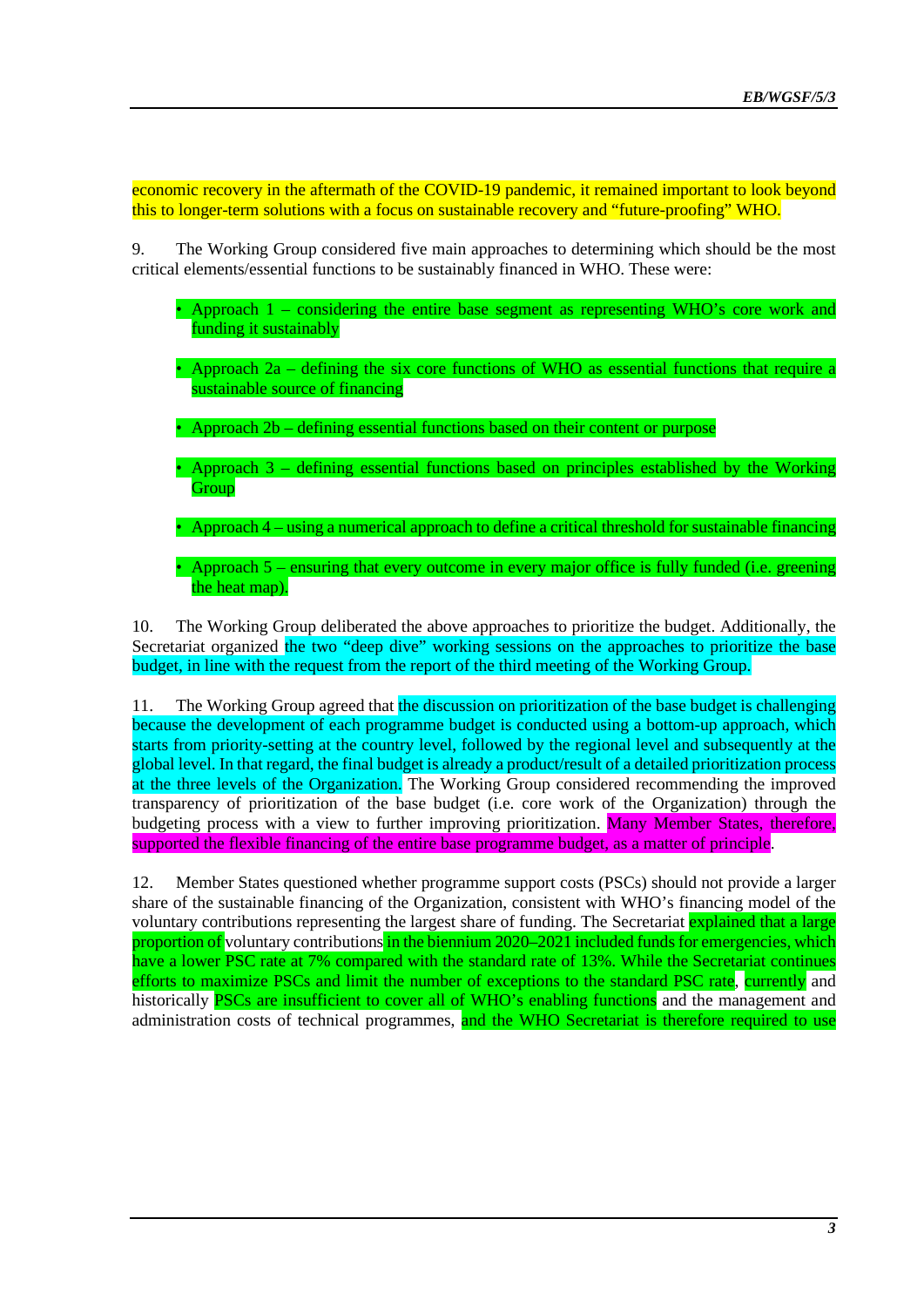assessed contributions to cover these shortfalls. The Secretariat explained that the topic was a subject of detailed external review in  $2013^{1,2}$  $2013^{1,2}$  $2013^{1,2}$  $2013^{1,2}$  $2013^{1,2}$ 

13. Noting that assessed contributions represent a very good return on investment, as well as the IPPPR recommendation, made during its presentation to the first meeting of the Working Group, to increase assessed contributions levels to two thirds of the base programme budget, many Member States expressed support for a substantive assessed contributions increase but noted that a range of options for the overall percentage could be put forward for consideration. Member States agreed that any increase would need to be implemented gradually over time. Some Member States suggested that such an increase should take into account Member States' ability to pay. In a session dedicated to the UN scale of assessment, the Secretariat explained the mandate and scope of the United Nations Committee on Contributions and the methodology behind the scale of assessment. Through its three main components (comparative estimates of income, relief measures, limits to scale) the methodology already reflects and is built upon Member States ability to pay and currently there are no alternatives to the UN scale of assessment.

14. Some Member States recognized the severe fiscal constraints associated with the COVID-19 pandemic. Of these, some considered that WHO should work with its available resources and current level of funding and that no increase in assessed contributions would be required. Other Member States did support the prospect of broadening WHO's funding base but noted that they themselves were not at that time in a position to facilitate an increase due to the fiscal challenges posed by the pandemic. They emphasized the need for any assessed contributions increase to be introduced through a phased approach.

15. The Working Group stressed a need to look for innovative financing of WHO and broadening the donor base. A concrete suggestion was made, in line with the IPPPR recommendation to introduce an organized replenishment process to explore what a replenishment model could look like for WHO in order to ensure that donors would be willing to give contributions through such a platform, that no key donors would be lost if such a model were introduced and that new donors would be attracted through high-level advocacy for the replenishment, as well as to consider other key questions such as which parts of WHO activity would be best funded via such a model. While some Member States were uncertain about the viability of a replenishment model for WHO, all members of the Working Group remained open to further discussions in that regard. With that in mind, the Working Group recognized the merit of consulting with key non-State donors on how such a replenishment model could be established.

16. There was broad consensus in the Working Group that WHO plays a critical role among global health actors, highlighting its extensive country presence, technical expertise and normative work; however, visibility is sometimes lacking with respect to results and impact. In this regard, WHO has not always been able to articulate its essential role in a way which clearly communicates its value proposition vis-à-vis other global health actors. The Working Group recognized that significant progress has been achieved in recent years but that further work is needed to demonstrate consistently how technical work across the three levels of the Organization impacts global outcomes. The Secretariat welcomed the frank feedback of Member States and emphasized the attention being given to this issue.

<sup>1</sup> See document EBPBAC18/3.

<span id="page-3-1"></span><span id="page-3-0"></span><sup>&</sup>lt;sup>2</sup> The external review found that in order to eliminate cross-subsidization, WHO has to reach an effective average programme support charge rate of 21%. The external study did not recommend this option because it would result in an unrealistic increase in the PSC rate that could seriously impair WHO's ability to attract voluntary funding. Applying the programme support charge as a sole mechanism would also be unfair to programmes with a low number of staff and high funding.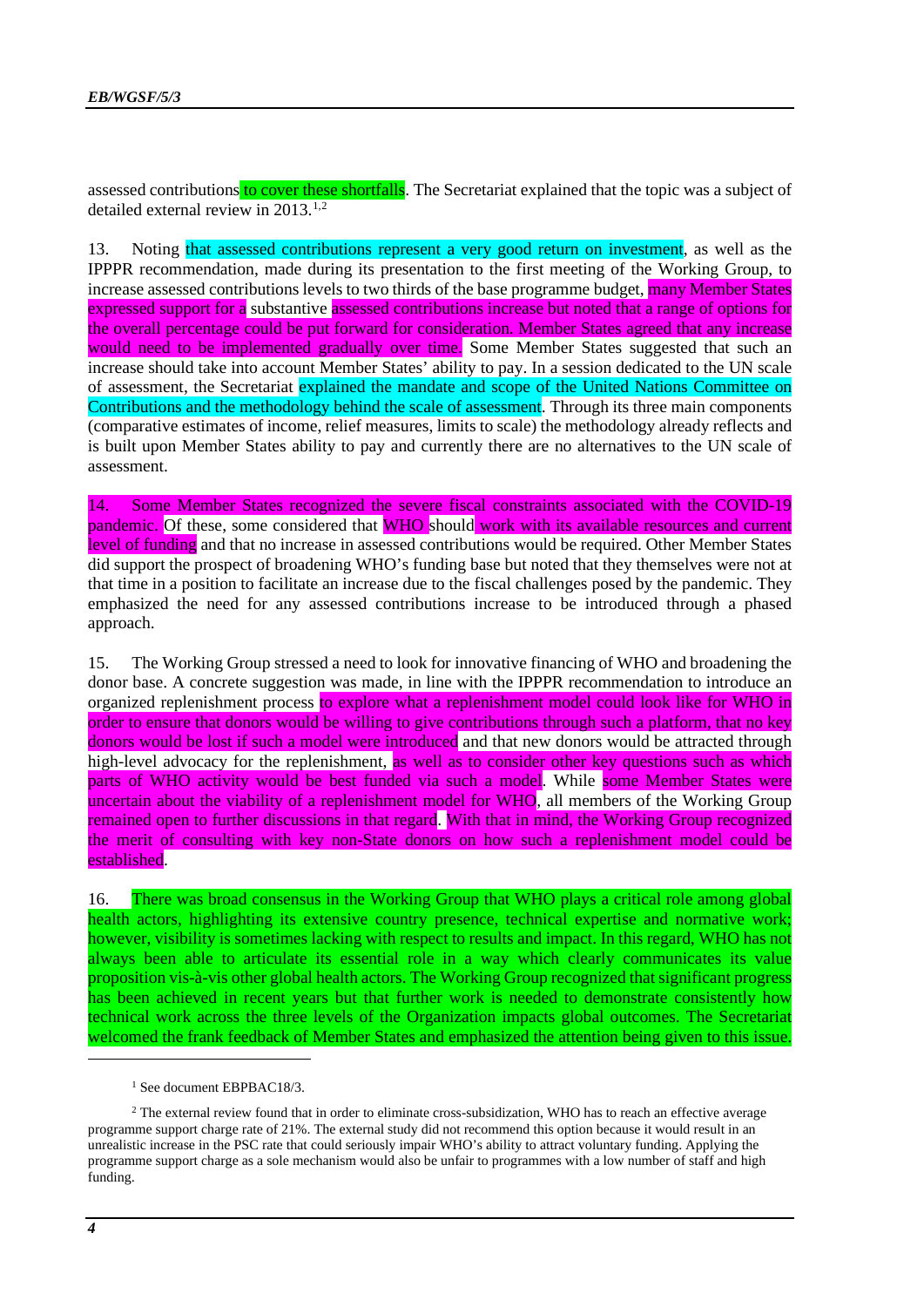It highlighted that the 2020–2021 mid-term WHO Results Report was being made available via a dedicated page on WHO's website and that innovative work was under way to better articulate results and impact at the Seventy-fourth World Health Assembly.

17. Member States underlined the importance of the further strengthening of transparency, efficiency and accountability. The Chair of IEOAC stressed that WHO was one of the most transparent organizations with which he has worked, as data and information are readily and publicly available; where WHO needs to improve is by providing more concise reports to the governing bodies. In the context of efficiencies, the Chair confirmed that in the experience of the IEOAC, WHO is run efficiently. However, "pockets of inefficiencies" exist, for example when it comes to award management and donor reporting – necessitated by the large number of small and specified awards with non-standard reporting requirements.

18. As an example of strengthened transparency, the Working Group stressed the need for a more transparent presentation of priority-setting and budgeting for special initiatives. Member States need to understand better and have upfront the costs of the Secretariat's initiatives, and stated that Member States should be advised and consulted on this for the benefit of transparency and completeness. Another example of transparency given was reporting to Member States on how flexible funding has been used to address structural issues of the Organization or pockets of poverty, that is financing, at a more granular level.

19. Member States noted the interconnected governance issues that are outside the scope of the Group's work that will need to be addressed. These **included considering the true budgetary and resource** implications of the decisions and resolutions presented to the World Health Assembly and Executive Board for adoption. It was re-emphasized that all decisions and resolutions should have associated costs indicated from the outset, with a precise end date for initiatives therein ("sunsetting"). It was recognized that sufficiently flexible and predictable funding would have to be available in order for these issues to be addressed. It was further pointed out that budget prioritization would have to be a key area for Member States to address before other reforms of budgetary and resource implications for governance could be truly effective.

20. The Working Group should recommend a path forward for identifying and negotiating consensus on the governance changes needed to complement any shift to the financing structure of WHO. Several Member States highlighted the need to coordinate between the Working Group on Sustainable Financing and the Working Group on Strengthening WHO Preparedness and Response to Health Emergencies, particularly with respect to governance issues. In view of the existing proposals for the formation of subcommittees through this Working Group, it would be important to ensure sufficient flexibility for alignment between the two Working Groups and no duplication of effort.

21. The Chair suggested seven non-exhaustive main themes to classify the recommendations emerging from the discussions, namely:

- Strengthening and increasing the overall transparency and accountability of the budgeting process of the Organization, including with respect to priority-setting. This should include transparency on priority-setting at the three levels of the Organization.
- The base budget should be flexibly funded.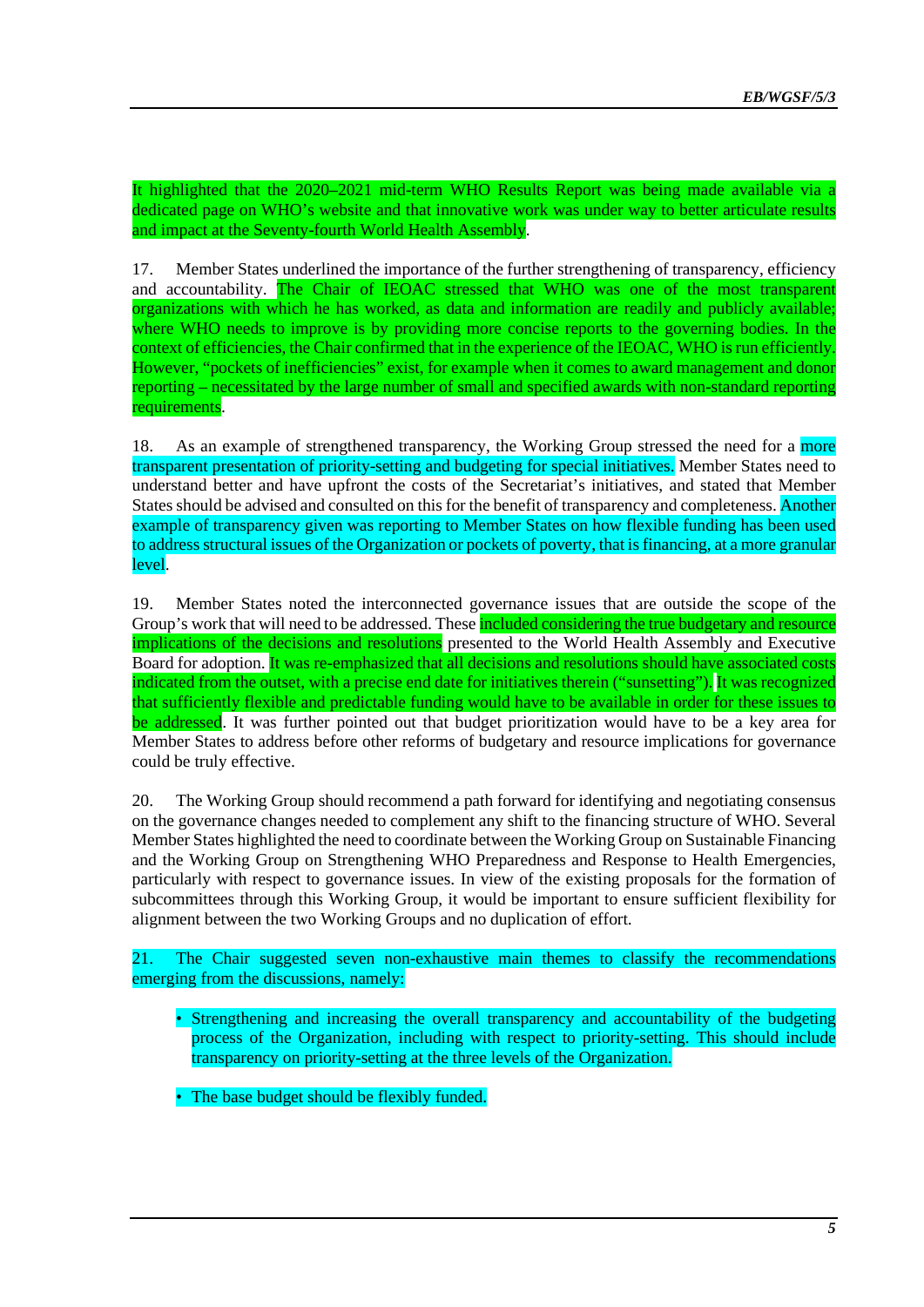- An increase in assessed contributions, through a stepwise approach and within an agreed time frame. Any increase would need to be balanced between ambition and realism, taking into account the fiscal constraints of Member States.
- A recommendation to explore possibilities for a replenishment mechanism aligned with WHO governance.
- Governance issues/reform, including control by Member States over deliverables and initiatives, as well as the costing of resolutions and decisions.
- Intensified and immediate work on easing the earmarking of contributions and possibly broadening the donor base.
- Definition of a clear pathway for decision-making and implementation of the process by the Executive Board.

#### **FEEDBACK SUMMARY FROM THE REGIONAL COMMITTEES**

22. The Working Group agreed to transmit the following five questions to the Member States of the Regional Committees for their consideration:

- (i) Do Member States share the view that WHO's base segment of the programme budget should be at least 50% funded by assessed contributions in order to ensure integrity and safeguard the independence of WHO?
- (ii) Do Member States share the view of the IPPPR that the entire base budget should be fully funded by unearmarked flexible contributions?
- (iii) Would Member States support the Seventy-fifth World Health Assembly agreeing on the way forward for assessed contributions increases and adopting an incremental implementation schedule?
- (iv) Do Member States agree to explore the IPPPR recommendation for a replenishment model to cover the remaining part of the base segment of the programme budget by both Member States and non-State actors?
- (v) What are the best practices and lessons learned for prioritization in the regions?

23. During six Regional Committees' meetings, over 68 Member States took the floor on the issue of sustainable financing. Two regional statements were delivered (Regional Committee of Africa and Regional Committee of South-East Asia) and one resolution on WHO sustainable financing was adopted by the Regional Committee for Europe.<sup>[1](#page-5-0)</sup> There was an overwhelming consensus that the status quo situation in financing WHO cannot continue and significant changes are required; over two thirds of the interventions supported a substantive phased increase in assessed contributions.

<span id="page-5-0"></span>24. Members of the **Regional Committee of Africa** welcomed the initiative and emphasized that sustainable financing would enable WHO to provide the necessary preparedness and response capacity;

<sup>&</sup>lt;sup>1</sup> See document EUR/RC71/R6.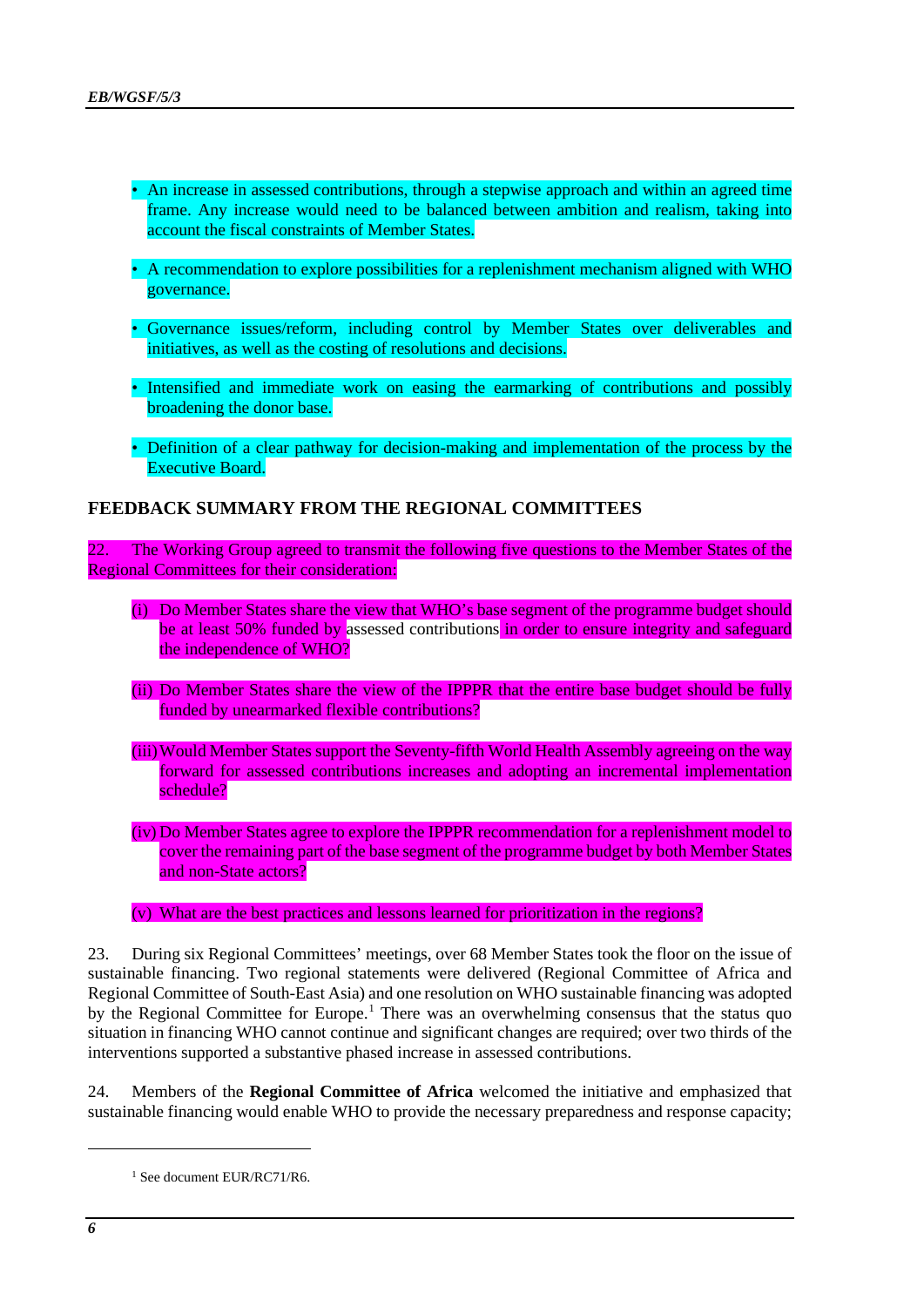attract and retain the desired human resources talents; and produce better results at country level. However, they unanimously agreed that in view of the severe financial constraints which most countries are currently experiencing, a pragmatic approach involving an incremental schedule for implementation should be adopted. Members supported proposals made by the Working Group for full funding of the base segment of the programme budget with assessed contributions, increasing Member States' assessed contributions to at least 50% of the budget and introducing a replenishment mechanism to cover the remaining 50%. Member States recommended:

- adopting an incremental approach to the proposed increase of contributions, starting from the biennium 2024–2025, taking into consideration the economic consequences of the pandemic and other factors;
- conducting an assessment of the status of Member States' economies to design a contribution model based on equity and taking into account each country's gross domestic product as well as its ability to honour its financial commitments, while promoting the idea of sustainable financing for health at national levels, drawing on domestic financing opportunities such as tobacco taxation; and
- holding regular intersectoral discussions among the ministries of health, finance and planning to build consensus on sustainably financing health in general and WHO in particular.

25. There was broad consensus among the members of the **Regional Committee of the Americas** on the need to improve the predictability and sustainability of WHO's financing, but it was pointed out that other issues need to be considered in tandem with the question of sustainable financing, including issues relating to governance, prioritization, and efficiency, transparency and accountability in the use of resources. Prioritization was considered especially important. Various delegates noted that the Region of the Americas has valuable experience with bottom-up prioritization, which should be shared with the Working Group and the WHO Secretariat.

26. Some support was expressed for an increase in assessed contributions, but several Member States expressed reluctance, noting that the heavy economic toll of the pandemic would make it difficult to meet an increased financial obligation to the Organization. It was emphasized that any increase in assessed contributions would need to go hand in hand with ongoing reform of WHO and to be accompanied by greater transparency and accountability on the part of both the WHO Secretariat and Member States, especially with regard to the cost of any proposed new initiatives. Some Member States were in favour of exploring the option of a replenishment model; others did not consider such a model appropriate for WHO and favoured strengthening existing financing structures before contemplating the creation of new ones.

27. Member States of the **Regional Committee of South-East Asia** presented the Regional One Voice statement in response to the five questions from the Working Group on Sustainable Financing. The statement recognized the mismatch between the broader scope of WHO work and the available resources and the need for a sustainable financing model for WHO. It also expressed agreement that at least 50% of the WHO base budget should be funded in a sustainable manner, understanding that an increase of the Member States' assessed contributions may be inevitable. Should this be the case, a phased approach should be adopted, with an incremental schedule that takes into consideration the situation in some countries due to the COVID-19 pandemic.

28. The statement recommended finding diverse sources of flexible funding, including engagement with non-State actors, as well as the possibility to adopt a replenishment model that is suitable for WHO.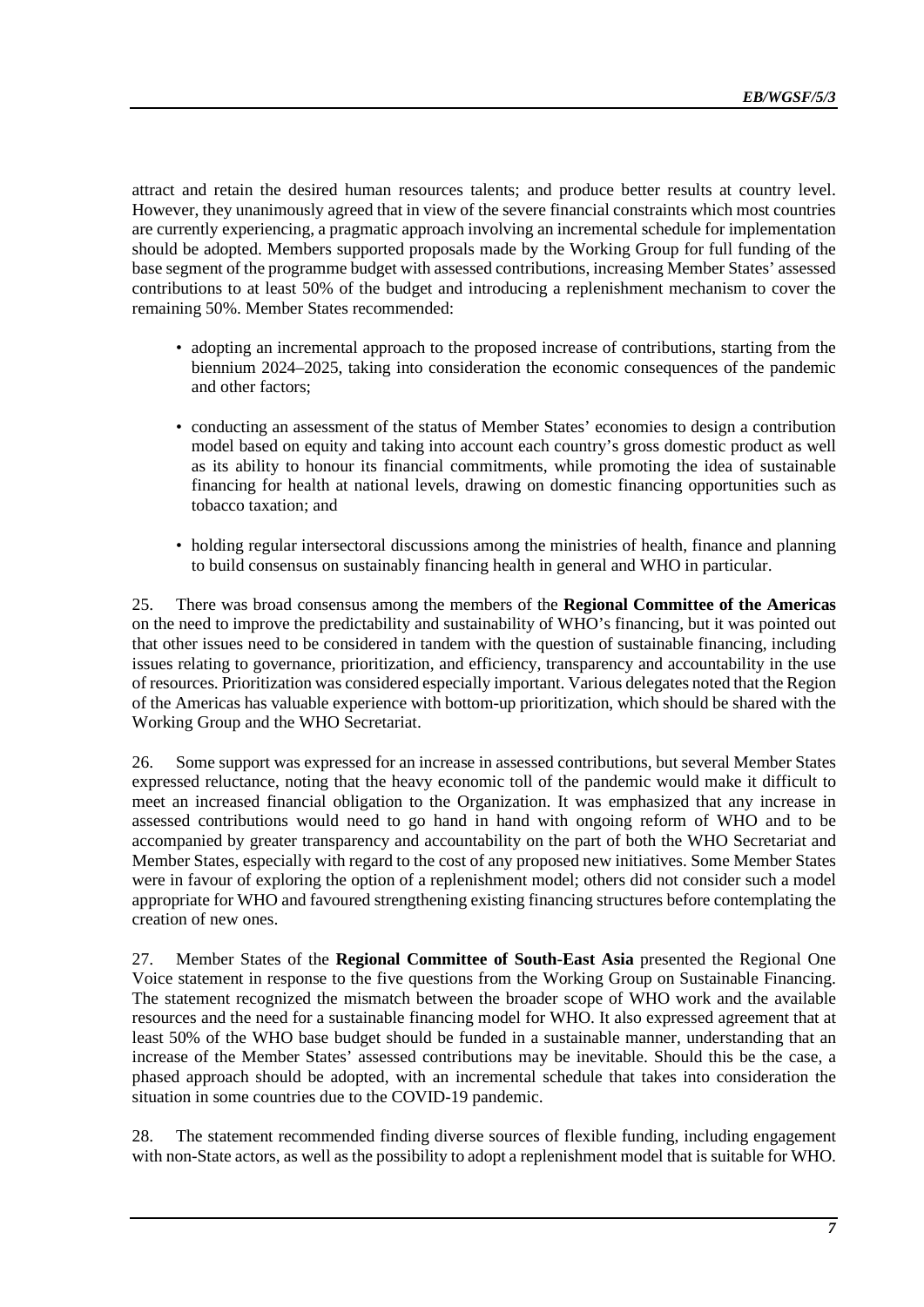The broad agreement among Member States on the need to find a sustainable financing model for WHO, while recognizing the need to hold further discussions on the increase in assessed contributions, was acknowledged by the Committee. Concerns were raised about WHO's high dependence on voluntary contributions from donors, which were aggravated in South-East Asia by the absence of big donors, the high disease burden and the sheer size of the population of the region. The Committee realized the imperative need of a sustainable financing model for WHO, which would make it independent in decision-making while distributing the available funding.

29. Members of the **Regional Committee of Europe** noted that the increase in the WHO programme budget over time without a proportionate increase in corporate flexible funding, including assessed contributions, had led to an increased share of and reliance on voluntary contributions and the persistence of underfunded areas of work within the programme budget, including core emergencies functions. A majority of those surveyed supported the view that the programme budget should be at least 50% funded by assessed contributions, but although they expressed support for an increase in assessed contributions in principle, many also explained that the automatic feature of such an increase (linked to an increase in the programme budget over time) could be problematic. Most Member States supporting an increase in assessed contributions asked for that increase to be implemented gradually. Many Member States stressed the need for this increase to be linked to an acceleration of reforms and increased efficiency and transparency in the use of funds. Although most supported the principle of greater flexibility of funding, some questioned if it was realistic to aim for full flexible funding of the entire base segment, while others expressed support for maintaining a form of earmarking for accountability and transparency reasons. There was broad support for the concept of a replenishment model, although at the same time several Member States insisted on the need to assess carefully which elements of WHO's work would be supported with this funding, noting that financing from categories of contributors other than Member States would require particular attention.

30. Members of the **Regional Committee of the Eastern Mediterranean** welcomed the recommendations of the Working Group on Sustainable Financing, noting the value of the Organization and agreeing that it needed to be sustainably financed and have the needed flexibility to be able to respond to the needs of the Member States. They supported an increase in funding, in particular for emergency preparedness and response and accelerating progress towards achieving the Sustainable Development Goals. Some felt that the increase in assessed contributions should be done gradually, with clear timelines, and should take into account the financial impact of the COVID-19 pandemic on Member States. The consideration of innovative funding models and equitable distribution of the programme budget across the three levels of WHO was also called for. The majority of the Member States that provided answers to the five-question survey supported the idea of exploring the IPPPR recommendation for a replenishment model to cover the remaining part of the base segment of the programme budget by both Member States and non-State actors.

31. Most Member States of the Eastern Mediterranean Region that responded to the fifth question on prioritization felt that prioritization was a complex exercise due to the diverse and dynamic nature of the region. Some Member States proposed basing priorities on national strategic priorities within each country and felt that prioritization should be more region-specific and country-focused. Other Member States stressed that prioritization should be consistent with WHO's Thirteenth General Programme of Work 2019–2023 and Vision 2023.

32. Members of the **Regional Committee of the Western Pacific** acknowledged that the question of how best to sustainably finance WHO's work is a long-standing one, given that many attempts to address WHO's financing challenges have been made over the past two decades, while no successful and comprehensive resolution has been implemented to date. Member States recognized that the emergence of the COVID-19 pandemic has further underscored the need for a strong, credible and independent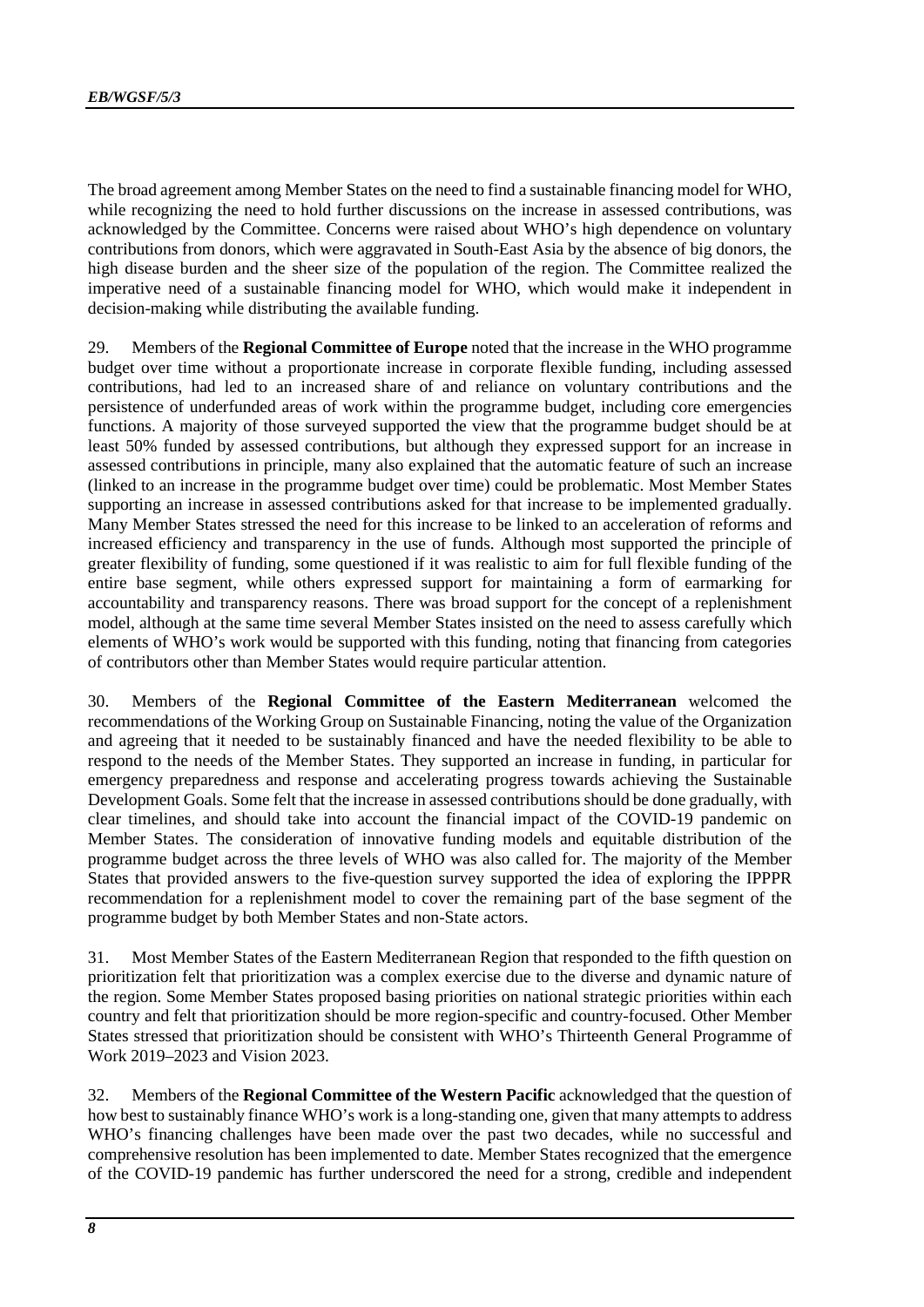WHO across all three levels of the Organization and unanimously agreed on the goal of sustainable financing for WHO to enable the Organization to deliver on the tasks ahead.

33. Member States of the Western Pacific appreciated the discussion of sustainable financing combined with the session on WHO's work in countries, which has been key to help demonstrate how sustainable financing is a critical enabler for WHO's ability to provide tailored support and deliver results at country level.

34. In responding to the five questions put forward by the Working Group, Member States expressed broad support for increasing assessed contributions to fund a higher proportion of WHO's base segment of the programme budget (with several Member States specifically agreeing that assessed contributions resources should make up 50% of WHO's base segment), while emphasizing that any benefits from increased sustainable financing should be equitably shared across all three levels of the Organization. Some Member States pointed out that more details on the related increase in Member States' dues would have to be provided and that a proposal for such an increase in assessed contributions should be accompanied by a clear statement of the added value this increase would bring, as well as details about how this value would be measured. Some Member States further underscored the latter aspect by specifying that increases to assessed contributions must be linked to the implementation of key reforms to improve governance, accountability and transparency to support a fit-for-purpose and efficient WHO at all levels.

35. With regard to the implementation schedule, Member States recommended that a possible increase in assessed contributions from Member States should be incremental, taking into consideration the impact of the COVID-19 pandemic on the specific economic context of countries in the region. Member States generally also shared the view of the IPPPR that WHO's entire base segment should be funded by more sustainable resources, but emphasized that efforts should be made to safeguard the current level of resources made available to historically disadvantaged regions and subregions in order to maintain and further build on the progress in these geographical areas made to date.

36. On the possibility of adopting a replenishment model to cover the remaining part of the base segment of WHO's programme budget, Member States expressed interest in further discussing this innovative funding mechanism and, in collaboration with Member States and non-State actors, further exploring modalities for a replenishment model suitable for WHO.

37. Finally, in response to identifying the best practices and lessons learned in the region, Member States appreciated the examples presented by the Secretariat in the information document provided and suggested further examples for consideration by WHO in the region to continue to effectively and efficiently reassess and prioritize its work going forward.

## **RECOMMENDATIONS OF THE WORKING GROUP TO THE EXECUTIVE BOARD**

38. The Working Group on Sustainable Financing:

(a) Recognized that now more than ever, in the context of COVID-19, the current funding model for WHO is unsustainable and risks limiting the Organization's ability to make an impact where it is most needed, at the country and regional levels, and the status quo is unacceptable;

(b) Considered the recommendations of various independent review panels and committees established in response to the COVID-19 pandemic with regard to the financing of WHO, in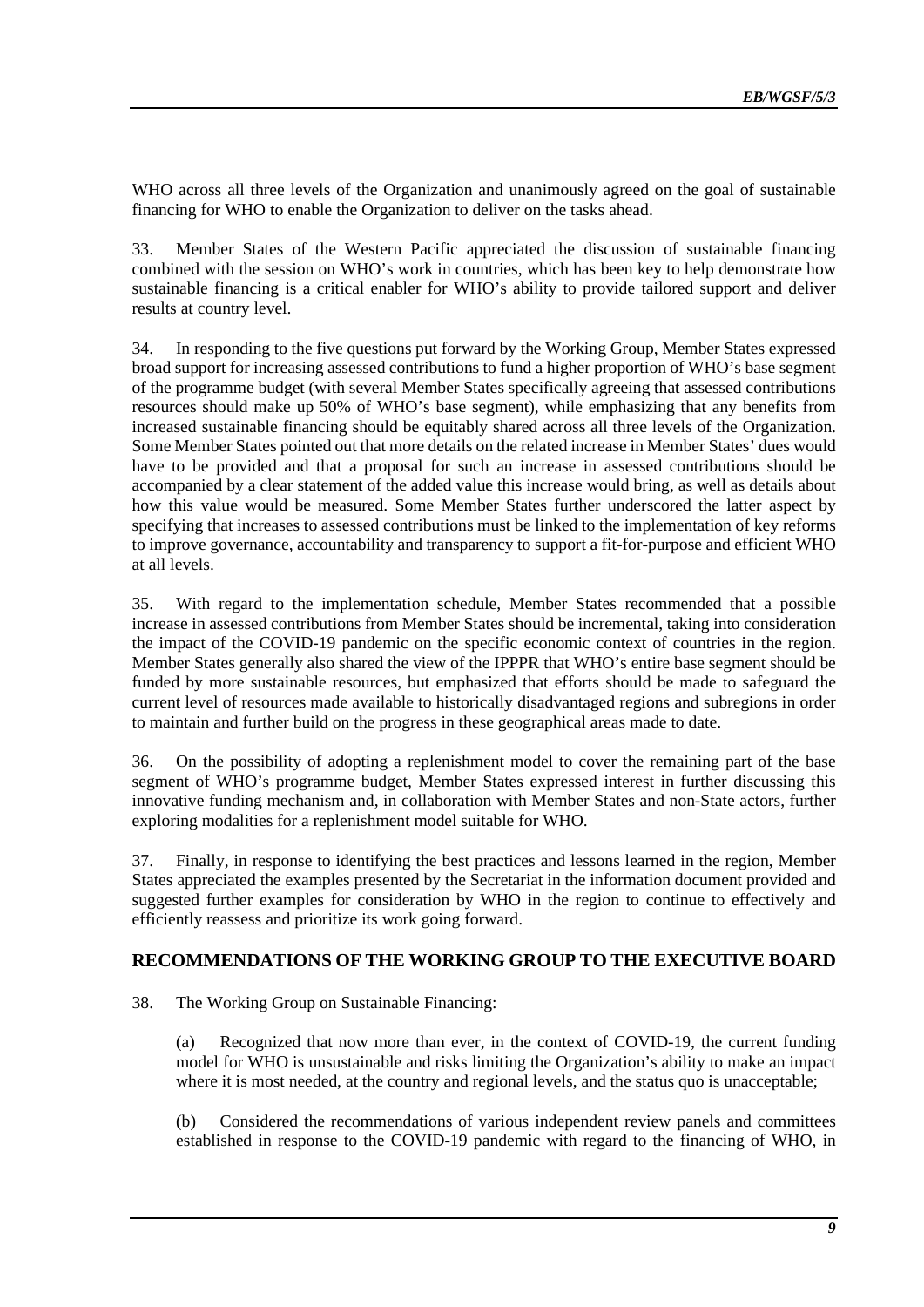particular IPPPR, GPMB, IEOAC, IOAC and the International Health Regulations (2005) Review Committee;

(c) Noted the mutual reliance on WHO for the ongoing delivery of normative global health policy and technical advice and that all Member States have an interest in seeing a WHO that benefits from sustainable, flexible and predictable funding;

(d) Stressed that Member States must match their willingness to fund the Organization with the demands they placed on it;

(e) Noted that any increase in Member States' assessed contributions should be accompanied by appropriate governance reforms, together with the further strengthening of transparency, efficiency and accountability within the Organization;

(f) Acknowledged that as a result of the pandemic many Member States face severe financial challenges, including to fulfil their financial obligations, sometimes despite existing mechanisms;

(g) Highlighted the need for coordination between the Working Group on Sustainable Financing and the Working Group on Strengthening WHO Preparedness and Response to Health Emergencies; and

(h) Recognized that initiatives are currently under way to expand funding for the global health architecture and emphasizing the need to link these efforts to the critical need to enhance WHO financing.

39. Based on the above-mentioned premises, the Working Group developed the following recommendations:

(a) that governance, transparency, accountability and compliance be strengthened through a number of initiatives including, but not necessarily limited to:

(i) mechanisms to be put in place for robust oversight with sufficient time by the World Health Assembly, the Executive Board and the Programme Budget and Administration Committee of all initiatives in terms of results, potential overlaps with existing initiatives, a time frame for implementation and associated costs, financing and reporting, particularly where presented in the form of resolutions or decisions for approval;

(ii) a more transparent presentation of programme budget priority-setting through all three levels of the Organization as a part of developing the programme budget and budgeting for specific initiatives, including discipline within the Secretariat and Member States in committing to new activities. Budgeting processes should be better linked with governance processes, including through additional deliberations of the Programme Budget and Administration Committee;

(b) that the Secretariat improves a mechanism for the fair and equitable allocation and reallocation of resources to fully fund all programme budget outcomes across all major offices and across the three levels of the Organization in order to address the chronically underfunded areas and inform Member States regularly about its progress through the Programme Budget and Administration Committee;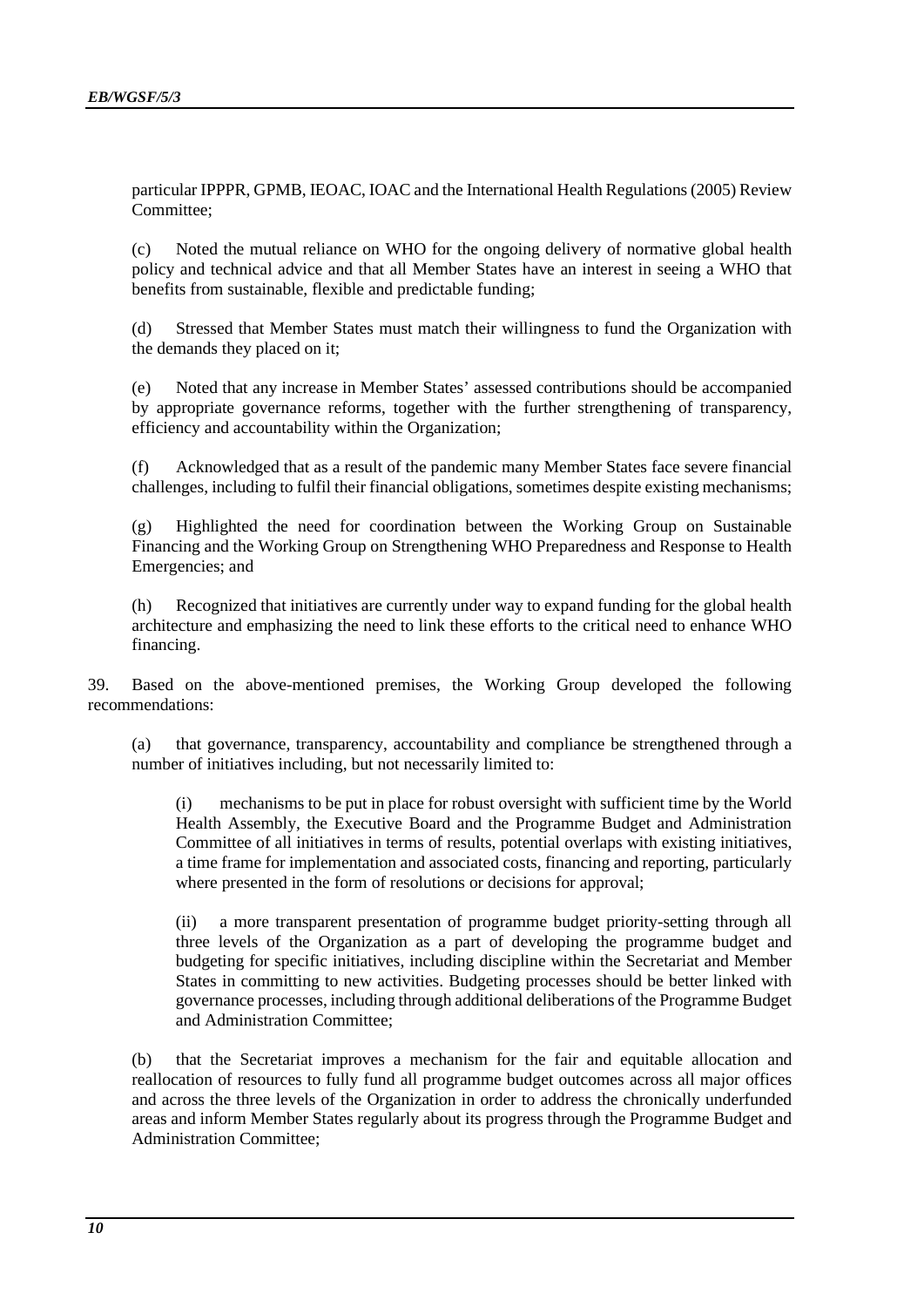(c) that the base segment of the programme budget should be fully flexibly funded;

(d) that the Secretariat and Member States continue their efforts to boost funding for WHO which:

(i) is flexible or thematic in nature;

(ii) encompasses increased support from donors in developing countries and from the Global South;

- (iii) is anchored in robust, national institutions;
- (iv) is able to consolidate support from multiple sizes of donor;
- (v) explores new and little utilized sources of funding, such as from the private sector;

(e) that Member State donors strive to provide WHO with fully unearmarked contributions for the financing of WHO's base programme segment as a prerequisite for securing WHO's financial independence and increasing efficiency of the Organization;

(f) that the Executive Board consider an increase in assessed contributions which would cover 50% of the approved base Programme budget of 2022–2023. This should be done in a stepwise manner, starting from 2024–2025 and achieving the target by the biennium 2028–2029. This should be done in full accordance with the United Nations scale of assessments;

(g) that the Executive Board request the Secretariat to explore the feasibility of a replenishment mechanism to broaden further the financing base which would be based on the following principles:

(i) is Member State-driven but open to all donors;

(ii) addresses both WHO needs for flexibility and donor needs to show accountability for results to their own constituents;

- (iii) ensures efficiency and no competition between different parts of WHO;
- (iv) aligns with the defined needs of WHO as approved by its governing bodies;

(v) aligns with the global health architecture avoiding competition with other global actors.

40. The Working Group on Sustainable Financing also recommended the establishment of a Member States task group on strengthening WHO budgetary governance (costing of resolutions, the use of guidelines and thresholds for earmarking, exploring inclusion of non-State contributors), which would report to the thirty-seventh meeting of the Programme Budget and Administration Committee of the Executive Board in January 2023 to recommend long-term improvements.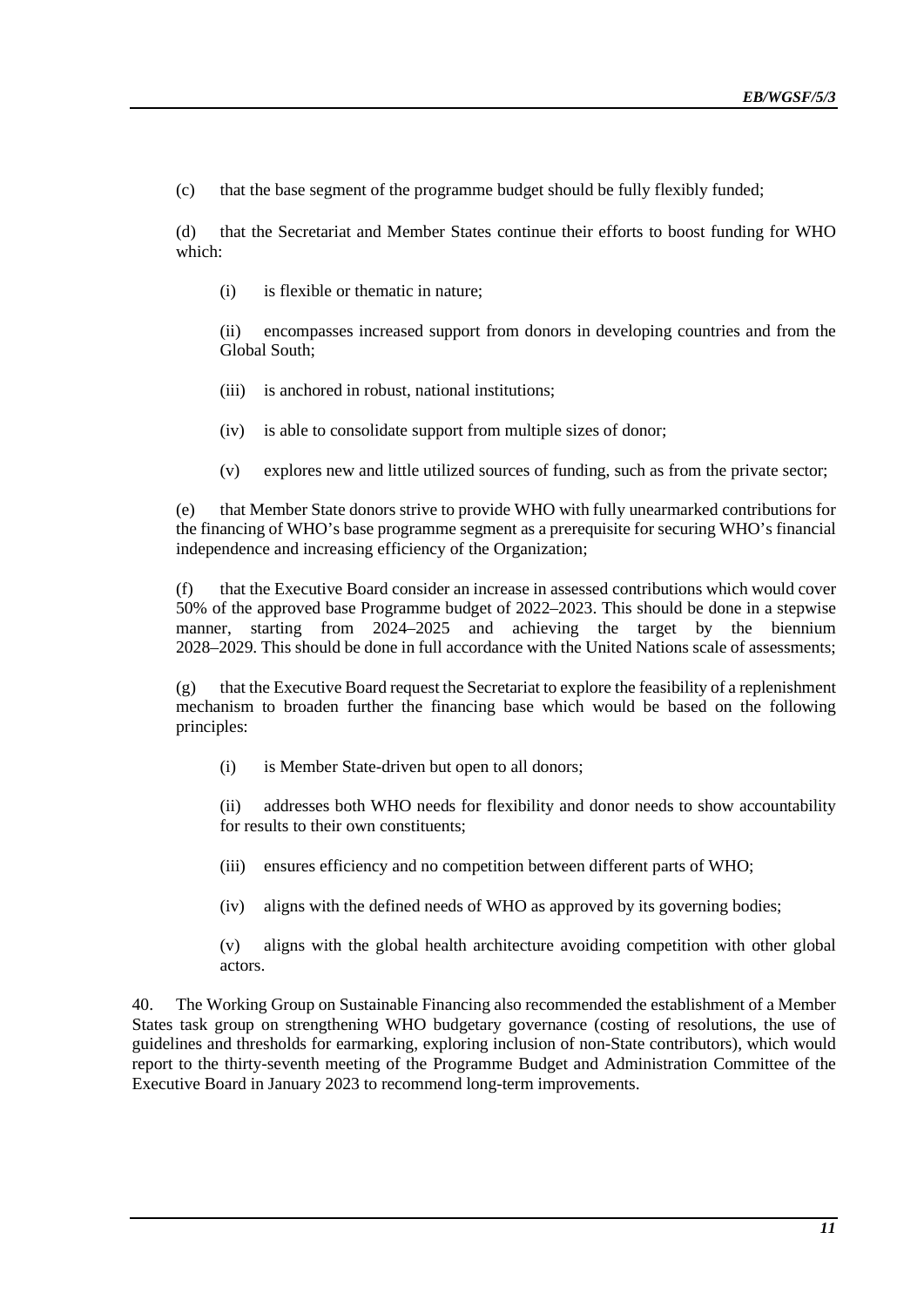# ANNEX

## **MODELLING OF PHASED ASSESSED CONTRIBUTIONS INCREASE BETWEEN 2023 AND 2029**

WHO Secretariat's initial assumptions:

1. Using May 2021 (resolution WHA74.13) approved scale of assessment for 2022–2023.

2. The target assessed contributions' increase is set at 50% (50 per cent) of WHO's 2022– 2023 approved budget for the base segment, at US\$ 2 182 million and to be reached by 2028– 2029.

3. This absolute figure (US\$ 2 182 million) should not change, even if future programme budgets increase further from the 2022–2023 approved budget.

4. The phased approach is gradual over time, starting from 2024–2025, and has been defined as follows:

| <b>Biennium</b> | <b>Total</b><br>assessed<br>contributions | <b>Increase</b> |
|-----------------|-------------------------------------------|-----------------|
| 2022-2023       | 956.9                                     | baseline        |
| 2024-2025       | 1 1 4 8 . 3                               | 20%             |
| 2026-2027       | 1 550.8                                   | 35%             |
| 2028-2029       | 2 1 8 2 .0                                | 41%             |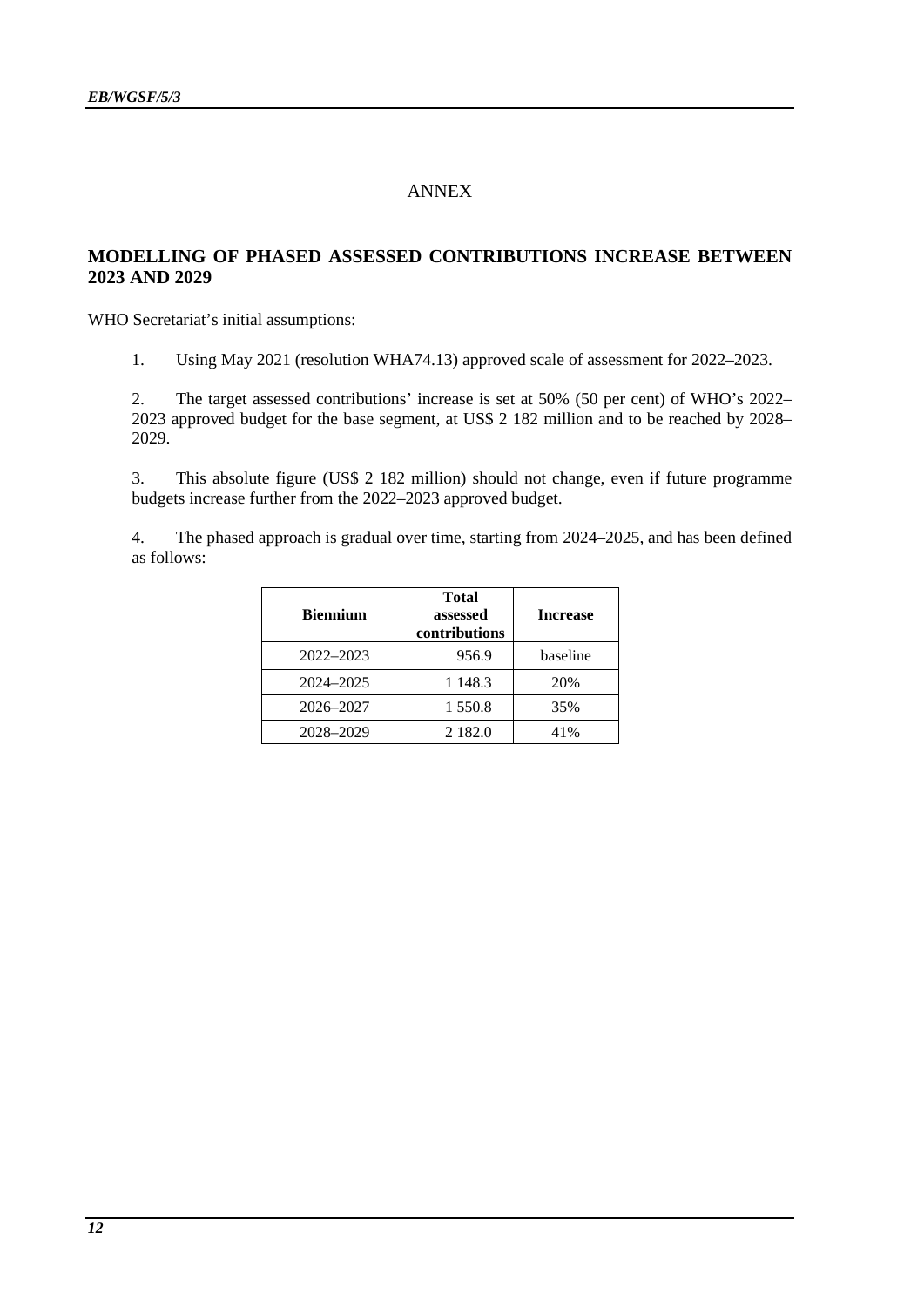| <b>Members</b> and<br><b>Associate Members</b> | <b>Scale of</b><br>assessments<br>2020-2021<br>(resolution<br>WHA72.12) | 2022-2023   | 2024-2025<br>2026-2027 |            |               | 2028-2029     |               |               |               |
|------------------------------------------------|-------------------------------------------------------------------------|-------------|------------------------|------------|---------------|---------------|---------------|---------------|---------------|
|                                                |                                                                         | 2022        | 2023                   | 2024       | 2025          | 2026          | 2027          | 2028          | 2029          |
| Afghanistan                                    | 0.0070                                                                  | 33 4 95     | 33 4 95                | 40 192     | 40 192        | 54 260        | 54 260        | 76 375        | 76 375        |
| Albania                                        | 0.0080                                                                  | 38 280      | 38 280                 | 45 9 34    | 45 9 34       | 62 011        | 62 011        | 87 28 6       | 87 28 6       |
| Algeria                                        | 0.1380                                                                  | 660 285     | 660 285                | 792 364    | 792 364       | 1 069 691     | 1 0 69 691    | 1 505 677     | 1 505 677     |
| Andorra                                        | 0.0050                                                                  | 23 9 25     | 23 9 25                | 28 709     | 28 709        | 38 757        | 38 757        | 54 5 53       | 54 553        |
| Angola                                         | 0.0100                                                                  | 47845       | 47845                  | 57418      | 57418         | 77514         | 77514         | 109 107       | 109 107       |
| Antigua and Barbuda                            | 0.0020                                                                  | 9570        | 9570                   | 11 484     | 11 4 8 4      | 15 503        | 15 503        | 21 821        | 21 821        |
| Argentina                                      | 0.9151                                                                  | 4 377 960   | 4 377 960              | 5 253 718  | 5 2 5 3 7 1 8 | 7 092 519     | 7 092 519     | 9 9 8 3 2 9 0 | 9 9 8 3 2 9 0 |
| Armenia                                        | 0.0070                                                                  | 33 4 95     | 33 4 95                | 40 192     | 40 192        | 54 260        | 54 260        | 76 375        | 76 375        |
| Australia                                      | 2.2101                                                                  | 10 574 090  | 10 574 090             | 12 689 307 | 12 689 307    | 17 130 565    | 17 130 565    | 24 112 646    | 24 112 646    |
| Austria                                        | 0.6770                                                                  | 3 239 215   | 3 239 215              | 3 887 177  | 3 887 177     | 5 247 689     | 5 247 689     | 7 386 543     | 7 386 543     |
| Azerbaijan                                     | 0.0490                                                                  | 234 450     | 234 450                | 281 347    | 281 347       | 379 818       | 379 818       | 534 624       | 534 624       |
| <b>Bahamas</b>                                 | 0.0180                                                                  | 86 125      | 86 125                 | 103 352    | 103 352       | 139 525       | 139 525       | 196 393       | 196 393       |
| Bahrain                                        | 0.0500                                                                  | 239 235     | 239 235                | 287 088    | 287 088       | 387 569       | 387 569       | 545 535       | 545 535       |
| Bangladesh                                     | 0.0100                                                                  | 47845       | 47845                  | 57418      | 57418         | 77 514        | 77 514        | 109 107       | 109 107       |
| <b>Barbados</b>                                | 0.0070                                                                  | 33 4 95     | 33 4 95                | 40 192     | 40 192        | 54 260        | 54 260        | 76 375        | 76 375        |
| <b>Belarus</b>                                 | 0.0490                                                                  | 234 450     | 234 450                | 281 347    | 281 347       | 379818        | 379 818       | 534 624       | 534 624       |
| Belgium                                        | 0.8211                                                                  | 3 9 28 20 5 | 3 9 28 20 5            | 4713992    | 4713992       | 6 3 6 3 8 8 9 | 6 3 6 3 8 8 9 | 8 9 5 7 6 8 4 | 8 9 5 7 6 8 4 |
| Belize                                         | 0.0010                                                                  | 4785        | 4785                   | 5 7 4 2    | 5 7 4 2       | 7751          | 7751          | 10 911        | 10911         |
| Benin                                          | 0.0030                                                                  | 14 3 5 5    | 14 3 5 5               | 17 225     | 17 225        | 23 254        | 23 254        | 32 732        | 32 732        |
| Bhutan                                         | 0.0010                                                                  | 4785        | 4785                   | 5 7 4 2    | 5 7 4 2       | 7751          | 7751          | 10911         | 10 911        |
| Bolivia (Plurinational                         |                                                                         |             |                        |            |               |               |               |               |               |
| State of)                                      | 0.0160                                                                  | 76 555      | 76 555                 | 91 868     | 91 868        | 124 022       | 124 022       | 174 571       | 174 571       |
| Bosnia and                                     |                                                                         |             |                        |            |               |               |               |               |               |
| Herzegovina                                    | 0.0120                                                                  | 57415       | 57415                  | 68 901     | 68 901        | 93 017        | 93 017        | 130 928       | 130 928       |
| Botswana                                       | 0.0140                                                                  | 66 985      | 66 985                 | 80 3 85    | 80 3 85       | 108 519       | 108 519       | 152 750       | 152 750       |
| <b>Brazil</b>                                  | 2.9482                                                                  | 14 105 165  | 14 105 165             | 16 926 732 | 16 926 732    | 22 851 088    | 22 851 088    | 32 164 742    | 32 164 742    |
| Brunei Darussalam                              | 0.0250                                                                  | 119 615     | 119 615                | 143 544    | 143 544       | 193785        | 193785        | 272 767       | 272 767       |
| Bulgaria                                       | 0.0460                                                                  | 220 095     | 220 095                | 264 121    | 264 121       | 356 564       | 356 564       | 501 892       | 501 892       |
| Burkina Faso                                   | 0.0030                                                                  | 14 3 5 5    | 14 3 5 5               | 17 225     | 17 225        | 23 254        | 23 25 4       | 32 7 32       | 32732         |
| Burundi                                        | 0.0010                                                                  | 4785        | 4785                   | 5 7 4 2    | 5 7 4 2       | 7751          | 7751          | 10911         | 10911         |
| Cabo Verde                                     | 0.0010                                                                  | 4785        | 4 7 8 5                | 5 7 4 2    | 5 7 4 2       | 7751          | 7751          | 10 911        | 10911         |
| Cambodia                                       | 0.0060                                                                  | 28 710      | 28 7 10                | 34 451     | 34 451        | 46 508        | 46 508        | 65 4 64       | 65 4 64       |
| Cameroon                                       | 0.0130                                                                  | 62 200      | 62 200                 | 74 643     | 74 643        | 100 768       | 100 768       | 141 839       | 141 839       |
| Canada                                         | 2.7342                                                                  | 13 081 250  | 13 081 250             | 15 697 994 | 15 697 994    | 21 192 292    | 21 192 292    | 29 829 852    | 29 829 852    |
| Central African                                |                                                                         |             |                        |            |               |               |               |               |               |
| Republic                                       | 0.0010                                                                  | 4785        | 4785                   | 5 7 4 2    | 5 7 4 2       | 7 7 5 1       | 7751          | 10 911        | 10911         |
| Chad                                           | 0.0040                                                                  | 19 140      | 19 140                 | 22 967     | 22 967        | 31 006        | 31 006        | 43 643        | 43 643        |
| Chile                                          | 0.4070                                                                  | 1 947 355   | 1947355                | 2 336 900  | 2 336 900     | 3 1 5 4 8 1 4 | 3 1 5 4 8 1 4 | 4 4 4 4 6 5 5 | 4 4 4 4 6 5 5 |
| China                                          | 12.0058                                                                 | 57 439 805  | 57 439 805             | 68 929 925 | 68 929 925    | 93 055 399    | 93 055 399    | 130 982 946   | 130 982 946   |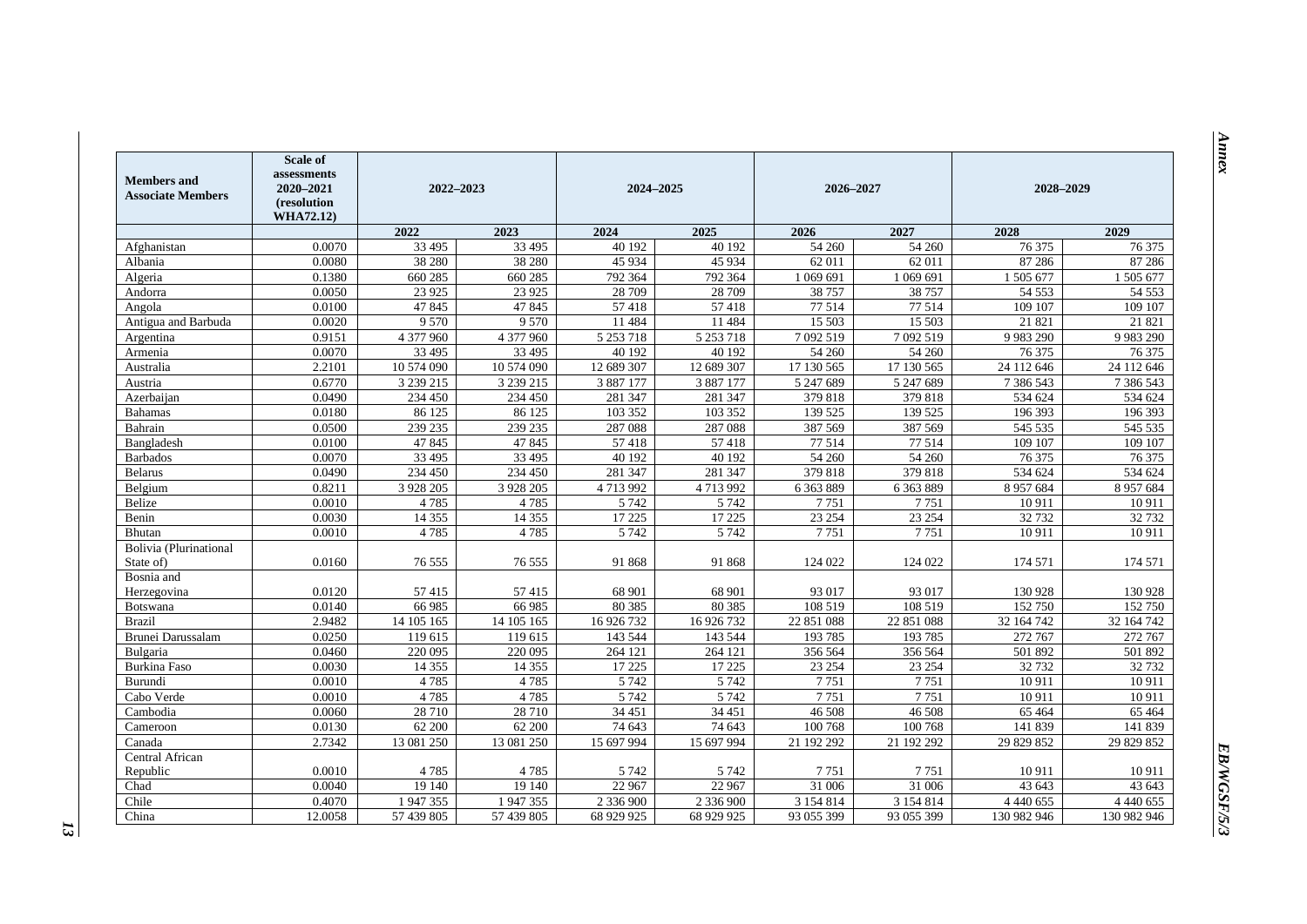| <b>Members</b> and<br><b>Associate Members</b> | <b>Scale of</b><br>assessments<br>2020-2021<br>(resolution<br><b>WHA72.12)</b> | 2022-2023<br>2024-2025 |              |                    | 2026-2027              |               | 2028-2029     |                   |                  |
|------------------------------------------------|--------------------------------------------------------------------------------|------------------------|--------------|--------------------|------------------------|---------------|---------------|-------------------|------------------|
|                                                |                                                                                | 2022                   | 2023         | 2024               | 2025                   | 2026          | 2027          | 2028              | 2029             |
| Colombia                                       | 0.2880                                                                         | 1 377 980              | 1 377 980    | 1 653 629          | $\overline{1}$ 653 629 | 2 2 3 2 3 9 9 | 2 2 3 2 3 9 9 | 3 142 281         | 3 142 281        |
| Comoros                                        | 0.0010                                                                         | 4785                   | 4785         | 5 7 4 2            | 5 7 4 2                | 7751          | 7751          | 10 911            | 10911            |
| Congo                                          | 0.0060                                                                         | 28 710                 | 28 710       | 34 451             | 34 451                 | 46 508        | 46 508        | 65 4 64           | 65 4 64          |
| Cook Islands (not UN                           |                                                                                |                        |              |                    |                        |               |               |                   |                  |
| member)                                        | 0.0010                                                                         | 4785                   | 4785         | 5 7 4 1            | 5 7 4 1                | 7751          | 7751          | 10 910            | 10910            |
| Costa Rica                                     | 0.0620                                                                         | 296 650                | 296 650      | 355 990            | 355 990                | 480 586       | 480 586       | 676463            | 676 463          |
| Côte d'Ivoire                                  | 0.0130                                                                         | 62 200                 | 62 200       | 74 643             | 74 643                 | 100 768       | 100 768       | 141 839           | 141 839          |
| Croatia                                        | 0.0770                                                                         | 368 415                | 368 415      | 442 116            | 442 116                | 596 857       | 596 857       | 840 124           | 840 124          |
| Cuba                                           | 0.0800                                                                         | 382 770                | 382 770      | 459 341            | 459 341                | 620 111       | 620 111       | 872 856           | 872 856          |
| Cyprus                                         | 0.0360                                                                         | 172 250                | 172 250      | 206 704            | 206 704                | 279 050       | 279 050       | 392 785           | 392 785          |
| Czech Republic                                 | 0.3110                                                                         | 1488030                | 1488030      | 1785 690           | 1785 690               | 2410681       | 2410681       | 3 3 9 3 2 2 8     | 3 3 9 3 2 2 8    |
| Democratic People's                            |                                                                                |                        |              |                    |                        |               |               |                   |                  |
| Republic of Korea                              | 0.0060                                                                         | 28710                  | 28 710       | 34 451             | 34 451                 | 46 508        | 46 508        | 65 4 64           | 65 4 64          |
| Democratic Republic                            |                                                                                |                        |              |                    |                        |               |               |                   |                  |
| of the Congo                                   | 0.0100                                                                         | 47845                  | 47845        | 57418              | 57418                  | 77 514        | 77 514        | 109 107           | 109 107          |
| Denmark                                        | 0.5540                                                                         | 2 650 700              | 2 650 700    | 3 180 939          | 3 180 939              | 4 2 9 4 2 6 8 | 4 2 9 4 2 6 8 | 6 0 4 5 27        | 6 044 527        |
| Diibouti                                       | 0.0010<br>0.0010                                                               | 4785<br>4785           | 4785<br>4785 | 5 7 4 2<br>5 7 4 2 | 5 7 4 2<br>5 7 4 2     | 7751<br>7751  | 7751<br>7751  | 10911             | 10911            |
| Dominica<br>Dominican Republic                 | 0.0530                                                                         | 253 590                | 253 590      | 304 314            | 304 314                | 410 824       | 410 824       | 10 911<br>578 267 | 10911<br>578 267 |
| Ecuador                                        | 0.0800                                                                         | 382770                 | 382770       | 459 341            | 459 341                | 620 111       | 620 111       | 872 856           | 872 856          |
| Egypt                                          | 0.1860                                                                         | 889 950                | 889 950      | 1 067 969          | 1 067 969              | 1441758       | 1441758       | 2 029 390         | 2029390          |
| El Salvador                                    | 0.0120                                                                         | 57415                  | 57415        | 68 901             | 68 901                 | 93 017        | 93 017        | 130 928           | 130 928          |
| <b>Equatorial Guinea</b>                       | 0.0160                                                                         | 76 555                 | 76 555       | 91 868             | 91 868                 | 124 022       | 124 022       | 174 571           | 174 571          |
| Eritrea                                        | 0.0010                                                                         | 4785                   | 4785         | 5 7 4 2            | 5 7 4 2                | 7751          | 7751          | 10911             | 10911            |
| Estonia                                        | 0.0390                                                                         | 186 605                | 186 605      | 223 929            | 223 929                | 302 304       | 302 304       | 425 517           | 425 517          |
| Eswatini                                       | 0.0020                                                                         | 9 5 7 0                | 9 5 7 0      | 11 484             | 11 484                 | 15 503        | 15 503        | 21 821            | 21 821           |
| Ethiopia                                       | 0.0100                                                                         | 47845                  | 47845        | 57418              | 57418                  | 77 514        | 77 514        | 109 107           | 109 107          |
| Fiji                                           | 0.0030                                                                         | 14 3 5 5               | 14 3 5 5     | 17 225             | 17 225                 | 23 254        | 23 25 4       | 32 732            | 32 732           |
| Finland                                        | 0.4210                                                                         | 2 0 14 3 40            | 2 014 340    | 2 417 284          | 2 417 284              | 3 263 334     | 3 263 334     | 4 5 9 3 4 0 4     | 4 593 404        |
| France                                         | 4.4273                                                                         | 21 181 675             | 21 181 675   | 25 418 807         | 25 418 807             | 34 315 390    | 34 315 390    | 48 301 666        | 48 301 666       |
| Gabon                                          | 0.0150                                                                         | 71 770                 | 71 770       | 86 127             | 86 127                 | 116 271       | 116 271       | 163 660           | 163 660          |
| Gambia                                         | 0.0010                                                                         | 4785                   | 4785         | 5 7 4 2            | 5 7 4 2                | 7751          | 7751          | 10911             | 10911            |
| Georgia                                        | 0.0080                                                                         | 38 280                 | 38 280       | 45 9 34            | 45 9 34                | 62 011        | 62 011        | 87 28 6           | 87 28 6          |
| Germany                                        | 6.0904                                                                         | 29 138 560             | 29 138 560   | 34 967 367         | 34 967 367             | 47 205 946    | 47 205 946    | 66 446 159        | 66 446 159       |
| Ghana                                          | 0.0150                                                                         | 71 770                 | 71 770       | 86 127             | 86 127                 | 116 271       | 116 271       | 163 660           | 163 660          |
| Greece                                         | 0.3660                                                                         | 1751185                | 1751185      | 2 101 487          | 2 101 487              | 2 837 008     | 2 837 008     | 3 9 9 3 3 1 6     | 3 9 9 3 3 1 6    |
| Grenada                                        | 0.0010                                                                         | 4785                   | 4785         | 5 7 4 2            | 5 7 4 2                | 7751          | 7751          | 10911             | 10911            |
| Guatemala                                      | 0.0360                                                                         | 172 250                | 172 250      | 206 704            | 206 704                | 279 050       | 279 050       | 392 785           | 392 785          |
| Guinea                                         | 0.0030                                                                         | 14 3 5 5               | 14 3 5 5     | 17 225             | 17 225                 | 23 254        | 23 25 4       | 32 732            | 32 732           |
| Guinea-Bissau                                  | 0.0010                                                                         | 4785                   | 4785         | 5 7 4 2            | 5 7 4 2                | 7751          | 7751          | 10 911            | 10911            |
| Guyana                                         | 0.0020                                                                         | 9570                   | 9 5 7 0      | 11 484             | 11 484                 | 15 503        | 15 503        | 21 821            | 21 821           |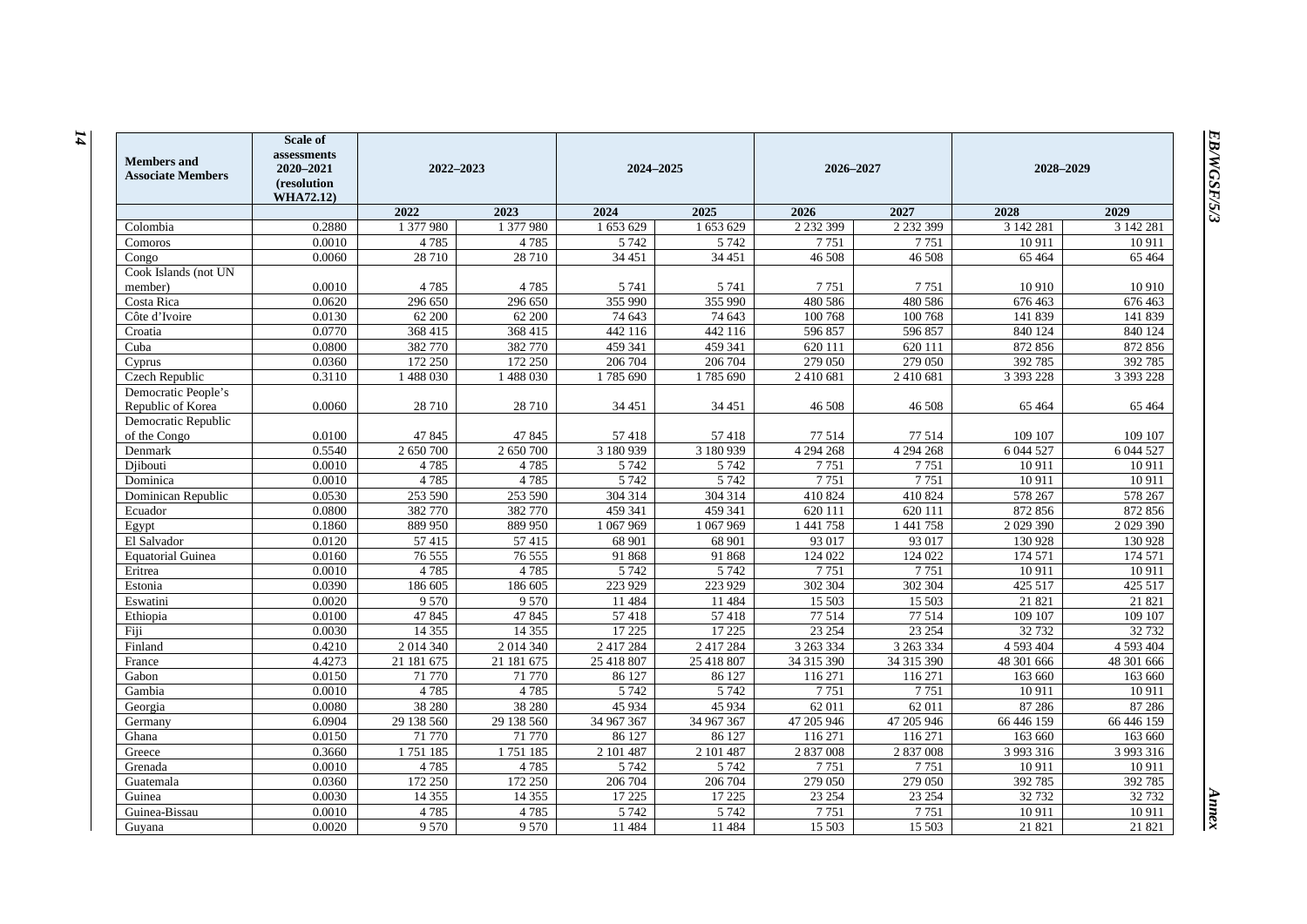| <b>Members</b> and<br><b>Associate Members</b> | Scale of<br>assessments<br>2020-2021<br>(resolution<br><b>WHA72.12</b> ) |                   | 2022-2023         |                     | 2024-2025           |                     | 2026-2027           | 2028-2029           |                   |
|------------------------------------------------|--------------------------------------------------------------------------|-------------------|-------------------|---------------------|---------------------|---------------------|---------------------|---------------------|-------------------|
|                                                |                                                                          | 2022              | 2023              | 2024                | 2025                | 2026                | 2027                | 2028                | 2029              |
| Haiti                                          | 0.0030                                                                   | 14 3 5 5          | 14 3 5 5          | 17 225              | 17 225              | 23 254              | 23 254              | 32732               | 32732             |
| Honduras                                       | 0.0090                                                                   | 43 060            | 43 060            | 51 676              | $\overline{51}$ 676 | 69 762              | 69 762              | 98 196              | 98 196            |
| Hungary                                        | 0.2060                                                                   | 985 635           | 985 635           | 1 182 804           | 1 182 804           | 1596786             | 1596786             | 2 2 4 7 6 0 4       | 2 2 4 7 6 0 4     |
| Iceland                                        | 0.0280                                                                   | 133 970           | 133 970           | 160 770             | 160 770             | 217 039             | 217 039             | 305 500             | 305 500           |
| India                                          | 0.8341                                                                   | 3 990 405         | 3 990 405         | 4788635             | 4788635             | 6464657             | 6 4 6 4 6 5 7       | 9 0 9 5 23          | 9 0 9 5 23        |
| Indonesia                                      | 0.5430                                                                   | 2 598 070         | 2 598 070         | 3 117 780           | 3 117 780           | 4 209 003           | 4 209 003           | 5 9 24 5 10         | 5 9 24 5 10       |
| Iran (Islamic Republic<br>of)                  | 0.3980                                                                   | 1 904 295         | 1 904 295         | 2 2 8 5 2 2 4       | 2 2 8 5 2 2 4       | 3 0 8 5 0 5 2       | 3 0 8 5 0 5 2       | 4 342 458           | 4 342 458         |
| Iraq                                           | 0.1290                                                                   | 617 220           | 617 220           | 740 688             | 740 688             | 999 929             | 999 929             | 1 407 480           | 1 407 480         |
| Ireland                                        | 0.3710                                                                   | 1775 105          | 1775 105          | 2 130 196           | 2 130 196           | 2 875 765           | 2 875 765           | 4 047 869           | 4 047 869         |
| Israel                                         | 0.4900                                                                   | 2 344 480         | 2 344 480         | 2 813 466           | 2 813 466           | 3798180             | 3798180             | 5 346 243           | 5 346 243         |
| Italy                                          | 3.3072                                                                   | 15 822 860        | 15 822 860        | 18 988 027          | 18 988 027          | 25 633 836          | 25 633 836          | 36 081 683          | 36 081 683        |
| Jamaica                                        | 0.0080                                                                   | 38 280            | 38 280            | 45 934              | 45 9 34             | 62 011              | 62 011              | 87 28 6             | 87 28 6           |
| Japan                                          | 8.5645                                                                   | 40 975 800        | 40 975 800        | 49 172 501          | 49 172 501          | 66 382 877          | 66 382 877          | 93 439 229          | 93 439 229        |
| Jordan                                         | 0.0210                                                                   | 100 480           | 100 480           | 120 577             | 120 577             | 162 779             | 162 779             | 229 125             | 229 125           |
| Kazakhstan                                     | 0.1780                                                                   | 851 670           | 851 670           | 1 022 035           | 1 022 035           | 1 379 747           | 1 379 747           | 1942 104            | 1942 104          |
| Kenya                                          | 0.0240                                                                   | 114 835           | 114 835           | 137 802             | 137 802             | 186 033             | 186 033             | 261 857             | 261 857           |
| Kiribati                                       | 0.0010                                                                   | 4785              | 4785              | 5 7 4 2             | 5 7 4 2             | 7751                | 7751                | 10911               | 10911             |
| Kuwait                                         | 0.2520                                                                   | 1 205 735         | 1 205 735         | 1446926             | 1 446 926           | 1953349             | 1953349             | 2749496             | 2749496           |
| Kyrgyzstan                                     | 0.0020                                                                   | 9 5 7 0           | 9570              | 11 4 8 4            | 11 484              | 15 503              | 15 503              | 21 821              | 21 821            |
| Lao People's                                   |                                                                          |                   |                   |                     |                     |                     |                     |                     |                   |
| Democratic Republic                            | 0.0050                                                                   | 23 9 25           | 23 9 25           | 28 709              | 28 709              | 38 757              | 38 757              | 54 5 53             | 54 5 53           |
| Latvia                                         | 0.0470                                                                   | 224 880           | 224 880           | 269 863             | 269 863             | 364 315             | 364 315             | 512803              | 512803            |
| Lebanon                                        | 0.0470                                                                   | 224 880           | 224 880           | 269 863             | 269 863             | 364 315             | 364 315             | 512 803             | 512 803           |
| Lesotho                                        | 0.0010                                                                   | 4785              | 4785              | 5 7 4 2             | 5 7 4 2             | 7751                | 7751                | 10 911              | 10911             |
| Liberia                                        | 0.0010                                                                   | 4785              | 4785              | 5 7 4 2             | 5 7 4 2             | 7751                | 7751                | 10911               | 10911             |
| Libya                                          | 0.0300                                                                   | 143 540           | 143 540           | 172 253             | 172 253             | 232 542             | 232 542             | 327 321             | 327 321           |
| Lithuania                                      | 0.0710                                                                   | 339 710           | 339 710           | 407 666             | 407 666             | 550 348             | 550 348             | 774 660             | 774 660           |
| Luxembourg                                     | 0.0670<br>0.0040                                                         | 320 570           | 320 570<br>19 140 | 384 698<br>22 967   | 384 698<br>22 967   | 519 343<br>31 006   | 519 343<br>31 006   | 731 017<br>43 643   | 731 017<br>43 643 |
| Madagascar                                     | 0.0020                                                                   | 19 140<br>9 5 7 0 | 9570              |                     |                     |                     |                     |                     |                   |
| Malawi<br>Malaysia                             | 0.3410                                                                   | 1 631 565         | 1 631 565         | 11 4 8 4<br>1957943 | 11 4 8 4<br>1957943 | 15 503<br>2 643 223 | 15 503<br>2 643 223 | 21 821<br>3 720 548 | 21 821<br>3720548 |
| Maldives                                       | 0.0040                                                                   | 19 140            | 19 140            | 22 967              | 22 967              | 31 006              | 31 006              | 43 643              | 43 643            |
| Mali                                           | 0.0040                                                                   | 19 140            | 19 140            | 22 967              | 22 967              | 31 006              | 31 006              | 43 643              | 43 643            |
| Malta                                          | 0.0170                                                                   | 81 340            | 81 340            | 97 610              | 97 610              | 131 774             | 131 774             | 185 482             | 185 482           |
| Marshall Islands                               | 0.0010                                                                   | 4785              | 4785              | 5 7 4 2             | 5 7 4 2             | 7751                | 7751                | 10 911              | 10911             |
| Mauritania                                     | 0.0020                                                                   | 9 5 7 0           | 9 5 7 0           | 11 4 8 4            | 11 4 8 4            | 15 503              | 15 503              | 21 821              | 21 821            |
| Mauritius                                      | 0.0110                                                                   | 52 630            | 52 630            | 63 159              | 63 159              | 85 265              | 85 265              | 120 018             | 120 018           |
| Mexico                                         | 1.2921                                                                   | 6 181 775         | 6 181 775         | 7418364             | 7418364             | 10 014 792          | 10 014 792          | 14 096 624          | 14 096 624        |
| Micronesia (Federated                          |                                                                          |                   |                   |                     |                     |                     |                     |                     |                   |
| States of)                                     | 0.0010                                                                   | 4785              | 4785              | 5 7 4 2             | 5 7 4 2             | 7751                | 7751                | 10911               | 10911             |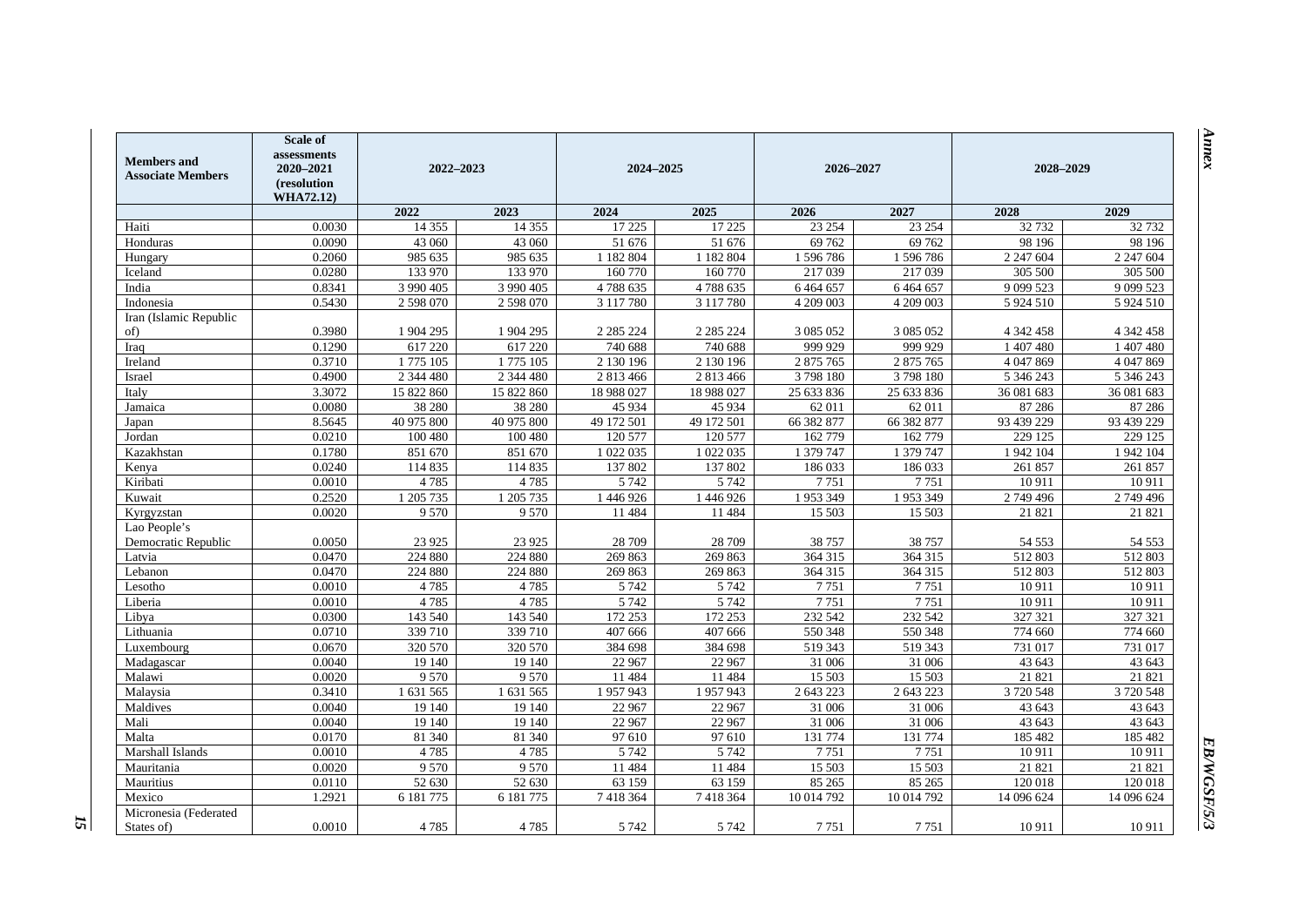| <b>Members</b> and<br><b>Associate Members</b> | <b>Scale of</b><br>assessments<br>2020-2021<br>(resolution<br><b>WHA72.12)</b> | 2022-2023         |                   | 2024-2025          |                    | 2026-2027            |                      | 2028-2029               |                         |
|------------------------------------------------|--------------------------------------------------------------------------------|-------------------|-------------------|--------------------|--------------------|----------------------|----------------------|-------------------------|-------------------------|
|                                                |                                                                                | 2022              | 2023              | 2024               | 2025               | 2026                 | 2027                 | 2028                    | 2029                    |
| Monaco                                         | 0.0110                                                                         | 52 630            | 52 630            | 63 159             | 63 159             | 85 265               | 85 265               | 120 018                 | 120 018                 |
| Mongolia                                       | 0.0050                                                                         | 23 9 25           | 23 9 25           | 28 709             | 28 709             | 38 757               | 38 757               | 54 553                  | 54 5 53                 |
| Montenegro                                     | 0.0040                                                                         | 19 140            | 19 140            | 22 967             | 22 967             | 31 006               | 31 006               | 43 643                  | 43 643                  |
| Morocco                                        | 0.0550                                                                         | 263 160           | 263 160           | 315 797            | 315 797            | 426 326              | 426 326              | 600 088                 | 600 088                 |
| Mozambique                                     | 0.0040                                                                         | 19 140            | 19 140            | 22 967             | 22 967             | 31 006               | 31 006               | 43 643                  | 43 643                  |
| Mvanmar                                        | 0.0100                                                                         | 47845             | 47845             | 57418              | 57418              | 77 514               | 77 514               | 109 107                 | 109 107                 |
| Namibia                                        | 0.0090                                                                         | 43 060            | 43 060            | 51 676             | 51 676             | 69 762               | 69 762               | 98 196                  | 98 196                  |
| Nauru                                          | 0.0010                                                                         | 4785              | 4785              | 5 7 4 2            | 5 7 4 2            | 7751                 | 7751                 | 10 911                  | 10911                   |
| Nepal                                          | 0.0070                                                                         | 33 4 95           | 33 4 95           | 40 192             | 40 192             | 54 260               | 54 260               | 76 375                  | 76 375                  |
| Netherlands                                    | 1.3561                                                                         | 6 487 995         | 6487995           | 7785837            | 7785837            | 10 510 881           | 10 510 881           | 14 794 908              | 14 794 908              |
| New Zealand                                    | 0.2910                                                                         | 1 392 335         | 1 392 335         | 1 670 854          | 1 670 854          | 2 2 5 5 6 5 4        | 2 2 5 5 6 5 4        | 3 175 014               | 3 175 014               |
| Nicaragua                                      | 0.0050                                                                         | 23 9 25           | 23 9 25           | 28 709             | 28 709             | 38 757               | 38 757               | 54 553                  | 54 553                  |
| Niger                                          | 0.0020                                                                         | 9 5 7 0           | 9570              | 11 484             | 11 484             | 15 503               | 15 503               | 21821                   | 21821                   |
| Nigeria                                        | 0.2500                                                                         | 1 196 165         | 1 196 165         | 1 435 442          | 1 435 442          | 1937847              | 1937847              | 2 7 2 7 6 7 5           | 2 7 2 7 6 7 5           |
| Niue (not UN member)                           | 0.0010                                                                         | 4785              | 4785              | 5 7 4 1            | 5 7 4 1            | 7751                 | 7751                 | 10 910                  | 10 9 10                 |
| North Macedonia                                | 0.0070                                                                         | 33 4 95           | 33 4 95           | 40 192             | 40 192             | 54 260               | 54 260               | 76 375                  | 76 375                  |
| Norway                                         | 0.7540                                                                         | 3 607 630         | 3 607 630         | 4 329 293          | 4 329 293          | 5 844 546            | 5 844 546            | 8 2 2 6 6 6 7           | 8 2 2 6 6 6 7           |
| Oman                                           | 0.1150                                                                         | 550 235           | 550 235           | 660 303            | 660 303            | 891 409              | 891 409              | 1 254 730               | 1 254 730               |
| Pakistan                                       | 0.1150                                                                         | 550 235           | 550 235           | 660 303            | 660 303            | 891 409              | 891 409              | 1 254 730               | 1 254 730               |
| Palau                                          | 0.0010                                                                         | 4785              | 4785              | 5 7 4 2            | 5 7 4 2            | 7751                 | 7751                 | 10 911                  | 10911                   |
| Panama                                         | 0.0450                                                                         | 215 310           | 215 310           | 258 380            | 258 380            | 348 812              | 348 812              | 490 981                 | 490 981                 |
| Papua New Guinea                               | 0.0100                                                                         | 47845             | 47845             | 57418              | 57418              | 77514                | 77 514               | 109 107                 | 109 107                 |
| Paraguay                                       | 0.0160                                                                         | 76 555            | 76 555            | 91 868             | 91 868             | 124 022              | 124 022              | 174571                  | 174 571                 |
| Peru                                           | 0.1520                                                                         | 727 270           | 727 270           | 872 749            | 872 749            | 1 178 211            | 1 178 211            | 1 658 426               | 1 658 426               |
| Philippines                                    | 0.2050                                                                         | 980 855           | 980 855           | 1 177 062          | 1 177 062          | 1589034              | 1589034              | 2 2 3 6 6 9 3           | 2 2 3 6 6 9 3           |
| Poland                                         | 0.8021                                                                         | 3 837 295         | 3 837 295         | 4 604 898          | 4 604 898          | 6 2 1 6 6 1 2        | 6 2 1 6 6 1 2        | 8750381                 | 8750381                 |
| Portugal                                       | 0.3500                                                                         | 1 674 630         | 1 674 630         | 2 009 619          | 2 009 619          | 2712985              | 2712985              | 3 8 1 8 7 4 5           | 3 8 1 8 7 4 5           |
| Puerto Rico (not UN                            |                                                                                |                   |                   |                    |                    |                      |                      |                         |                         |
| member)                                        | 0.0010<br>0.2820                                                               | 4785<br>1 349 275 | 4785<br>1 349 275 | 5 7 4 1<br>1619179 | 5 7 4 1<br>1619179 | 7751<br>2 185 891    | 7751<br>2 185 891    | 10 910<br>3 0 7 6 8 1 7 | 10 910<br>3 0 7 6 8 1 7 |
| Oatar<br>Republic of Korea                     | 2.2671                                                                         | 10 846 820        | 10 846 820        | 13 016 588         | 13 016 588         | 17 572 394           | 17 572 394           | 24 734 555              | 24 734 555              |
|                                                | 0.0030                                                                         | 14 3 5 5          | 14 3 5 5          | 17 225             | 17 225             | 23 254               | 23 254               | 32732                   | 32 732                  |
| Republic of Moldova<br>Romania                 | 0.1980                                                                         | 947 360           | 947 360           | 1 136 870          | 1 136 870          |                      | 1 534 775            | 2 160 318               | 2 160 318               |
|                                                | 2.4052                                                                         | 11 507 095        | 11 507 095        | 13 808 952         | 13 808 952         | 1 534 775            |                      | 26 240 232              | 26 240 232              |
| <b>Russian Federation</b>                      | 0.0030                                                                         |                   |                   | 17 225             | 17 225             | 18 642 085<br>23 254 | 18 642 085<br>23 254 | 32 732                  | 32 732                  |
| Rwanda<br>Saint Kitts and Nevis                | 0.0010                                                                         | 14 3 5 5<br>4785  | 14 3 5 5<br>4785  | 5 7 4 2            | 5 7 4 2            | 7751                 | 7751                 | 10911                   | 10911                   |
| Saint Lucia                                    | 0.0010                                                                         | 4785              | 4785              | 5 7 4 2            | 5 7 4 2            | 7751                 | 7751                 | 10 911                  | 10911                   |
| Saint Vincent and the                          |                                                                                |                   |                   |                    |                    |                      |                      |                         |                         |
| Grenadines                                     | 0.0010                                                                         | 4785              | 4785              | 5 7 4 2            | 5 7 4 2            | 7751                 | 7751                 | 10911                   | 10911                   |
| Samoa                                          | 0.0010                                                                         | 4785              | 4785              | 5 7 4 2            | 5 7 4 2            | 7751                 | 7751                 | 10911                   | 10911                   |
| San Marino                                     | 0.0020                                                                         | 9 5 7 0           | 9 5 7 0           | 11 484             | 11 484             | 15 503               | 15 503               | 21 821                  | 21 821                  |
|                                                |                                                                                |                   |                   |                    |                    |                      |                      |                         |                         |

*Annex*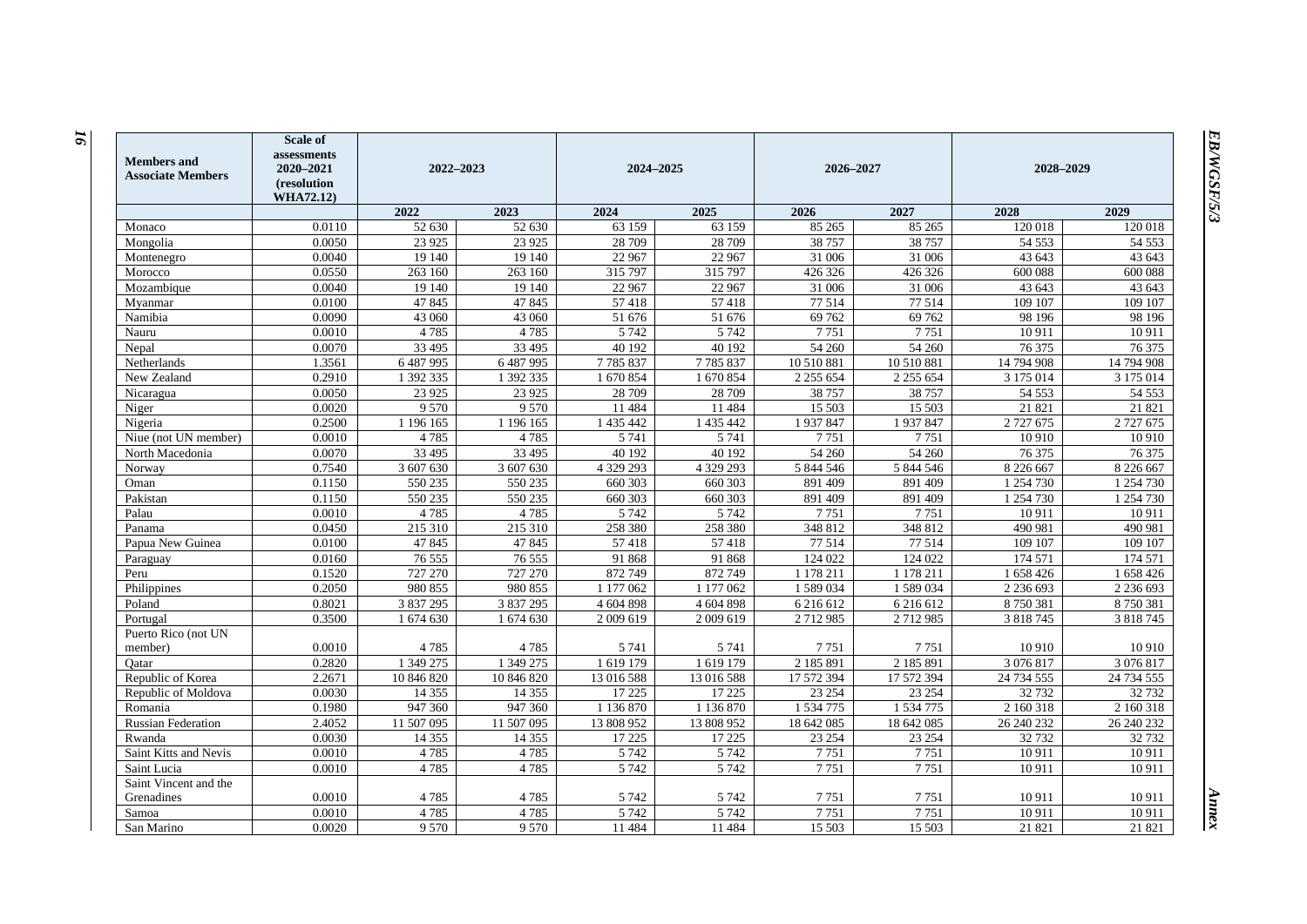| <b>Members</b> and<br><b>Associate Members</b> | <b>Scale of</b><br>assessments<br>2020-2021<br>(resolution<br><b>WHA72.12)</b> |               | 2022-2023              |            | 2024-2025<br>2026-2027 |               | 2028-2029     |               |               |
|------------------------------------------------|--------------------------------------------------------------------------------|---------------|------------------------|------------|------------------------|---------------|---------------|---------------|---------------|
|                                                |                                                                                | 2022          | 2023                   | 2024       | 2025                   | 2026          | 2027          | 2028          | 2029          |
| Sao Tome and Principe                          | 0.0010                                                                         | 4785          | 4785                   | 5 7 4 2    | 5 7 4 2                | 7751          | 7751          | 10 911        | 10911         |
| Saudi Arabia                                   | 1.1721                                                                         | 5 607 620     | $\overline{5}$ 607 620 | 6729352    | 6729352                | 9 0 8 4 6 2 5 | 9 0 8 4 6 2 5 | 12 787 340    | 12 787 340    |
| Senegal                                        | 0.0070                                                                         | 33 4 95       | 33 4 95                | 40 192     | 40 192                 | 54 260        | 54 260        | 76 375        | 76 375        |
| Serbia                                         | 0.0280                                                                         | 133 970       | 133 970                | 160 770    | 160 770                | 217 039       | 217 039       | 305 500       | 305 500       |
| Seychelles                                     | 0.0020                                                                         | 9570          | 9570                   | 11 4 8 4   | 11 4 8 4               | 15 503        | 15 503        | 21 821        | 21 821        |
| Sierra Leone                                   | 0.0010                                                                         | 4785          | 4785                   | 5 7 4 2    | 5 7 4 2                | 7751          | 7751          | 10911         | 10911         |
| Singapore                                      | 0.4850                                                                         | 2 3 2 0 5 5 5 | 2 3 2 0 5 5 5          | 2 784 757  | 2 784 757              | 3 759 423     | 3759423       | 5 291 689     | 5 291 689     |
| Slovakia                                       | 0.1530                                                                         | 732 055       | 732 055                | 878 491    | 878 491                | 1 185 962     | 1 185 962     | 1 669 337     | 1 669 337     |
| Slovenia                                       | 0.0760                                                                         | 363 630       | 363 630                | 436 374    | 436 374                | 589 105       | 589 105       | 829 213       | 829 213       |
| Solomon Islands                                | 0.0010                                                                         | 4785          | 4785                   | 5 7 4 2    | 5 7 4 2                | 7751          | 7751          | 10 911        | 10911         |
| Somalia                                        | 0.0010                                                                         | 4785          | 4785                   | 5 7 4 2    | 5 7 4 2                | 7751          | 7751          | 10911         | 10911         |
| South Africa                                   | 0.2720                                                                         | 1 301 425     | 1 301 425              | 1561761    | 1 561 761              | 2 108 377     | 2 108 377     | 2967710       | 2967710       |
| South Sudan                                    | 0.0060                                                                         | 28 710        | 28 710                 | 34 451     | 34 451                 | 46 508        | 46 508        | 65 4 64       | 65 4 64       |
| Spain                                          | 2.1461                                                                         | 10 267 870    | 10 267 870             | 12 321 834 | 12 321 834             | 16 634 476    | 16 634 476    | 23 414 361    | 23 414 361    |
| Sri Lanka                                      | 0.0440                                                                         | 210 525       | 210 525                | 252 638    | 252 638                | 341 061       | 341 061       | 480 071       | 480 071       |
| Sudan                                          | 0.0100                                                                         | 47845         | 47 845                 | 57418      | 57418                  | 77 514        | 77 514        | 109 107       | 109 107       |
| Suriname                                       | 0.0050                                                                         | 23 9 25       | 23 9 25                | 28 709     | 28 709                 | 38 757        | 38 757        | 54 5 53       | 54 5 53       |
| Sweden                                         | 0.9061                                                                         | 4 3 3 4 9 0 0 | 4 3 3 4 9 0 0          | 5 202 042  | 5 202 042              | 7 022 756     | 7 022 756     | 9 885 094     | 9 8 8 5 0 9 4 |
| Switzerland                                    | 1.1511                                                                         | 5 507 140     | 5 507 140              | 6 608 775  | 6 608 775              | 8 9 21 8 4 6  | 8 9 21 8 46   | 12 558 215    | 12 558 215    |
| Syrian Arab Republic                           | 0.0110                                                                         | 52 630        | 52 630                 | 63 159     | 63 159                 | 85 265        | 85 265        | 120 018       | 120 018       |
| Tajikistan                                     | 0.0040                                                                         | 19 14 0       | 19 140                 | 22 967     | 22 967                 | 31 006        | 31 006        | 43 643        | 43 643        |
| Thailand                                       | 0.3070                                                                         | 1468890       | 1468890                | 1762723    | 1762723                | 2 379 676     | 2 379 676     | 3 3 4 5 5 8 5 | 3 3 4 5 5 8 5 |
| Timor-Leste                                    | 0.0020                                                                         | 9 5 7 0       | 9 5 7 0                | 11 484     | 11 484                 | 15 503        | 15 503        | 21 821        | 21 821        |
| Togo                                           | 0.0020                                                                         | 9 5 7 0       | 9 5 7 0                | 11 4 8 4   | 11 484                 | 15 503        | 15 503        | 21 821        | 21 821        |
| Tokelau (not UN                                |                                                                                |               |                        |            |                        |               |               |               |               |
| member)                                        | 0.0010                                                                         | 4785          | 4785                   | 5 7 4 1    | 5 7 4 1                | 7751          | 7751          | 10 910        | 10 910        |
| Tonga                                          | 0.0010                                                                         | 4785          | 4785                   | 5 7 4 2    | 5 7 4 2                | 7751          | 7751          | 10 911        | 10911         |
| Trinidad and Tobago                            | 0.0400                                                                         | 191 390       | 191 390                | 229 671    | 229 671                | 310 055       | 310 055       | 436 428       | 436 428       |
| Tunisia                                        | 0.0250                                                                         | 119 615       | 119 615                | 143 544    | 143 544                | 193785        | 193785        | 272 767       | 272 767       |
| Turkey                                         | 1.3711                                                                         | 6 559 760     | 6 559 760              | 7871964    | 7871964                | 10 627 151    | 10 627 151    | 14 958 569    | 14 958 569    |
| Turkmenistan                                   | 0.0330                                                                         | 157895        | 157895                 | 189 478    | 189 478                | 255 796       | 255 796       | 360 053       | 360 053       |
| Tuvalu                                         | 0.0010                                                                         | 4785          | 4785                   | 5 7 4 2    | 5 7 4 2                | 7751          | 7751          | 10911         | 10911         |
| Uganda                                         | 0.0080                                                                         | 38 280        | 38 280                 | 45 9 34    | 45 9 34                | 62 011        | 62 011        | 87 28 6       | 87 28 6       |
| Ukraine                                        | 0.0570                                                                         | 272 730       | 272 730                | 327 281    | 327 281                | 441829        | 441 829       | 621 910       | 621 910       |
| <b>United Arab Emirates</b>                    | 0.6160                                                                         | 2 947 345     | 2 947 345              | 3 536 929  | 3 536 929              | 4 774 854     | 4 774 854     | 6720991       | 6720991       |
| United Kingdom of<br>Great Britain and         |                                                                                |               |                        |            |                        |               |               |               |               |
| Northern Ireland                               | 4.5673                                                                         | 21 851 530    | 21 851 530             | 26 222 655 | 26 222 655             | 35 400 584    | 35 400 584    | 49 829 164    | 49 829 164    |
| United Republic of<br>Tanzania                 | 0.0100                                                                         | 47 845        | 47 845                 | 57418      | 57418                  | 77 514        | 77 514        | 109 107       | 109 107       |